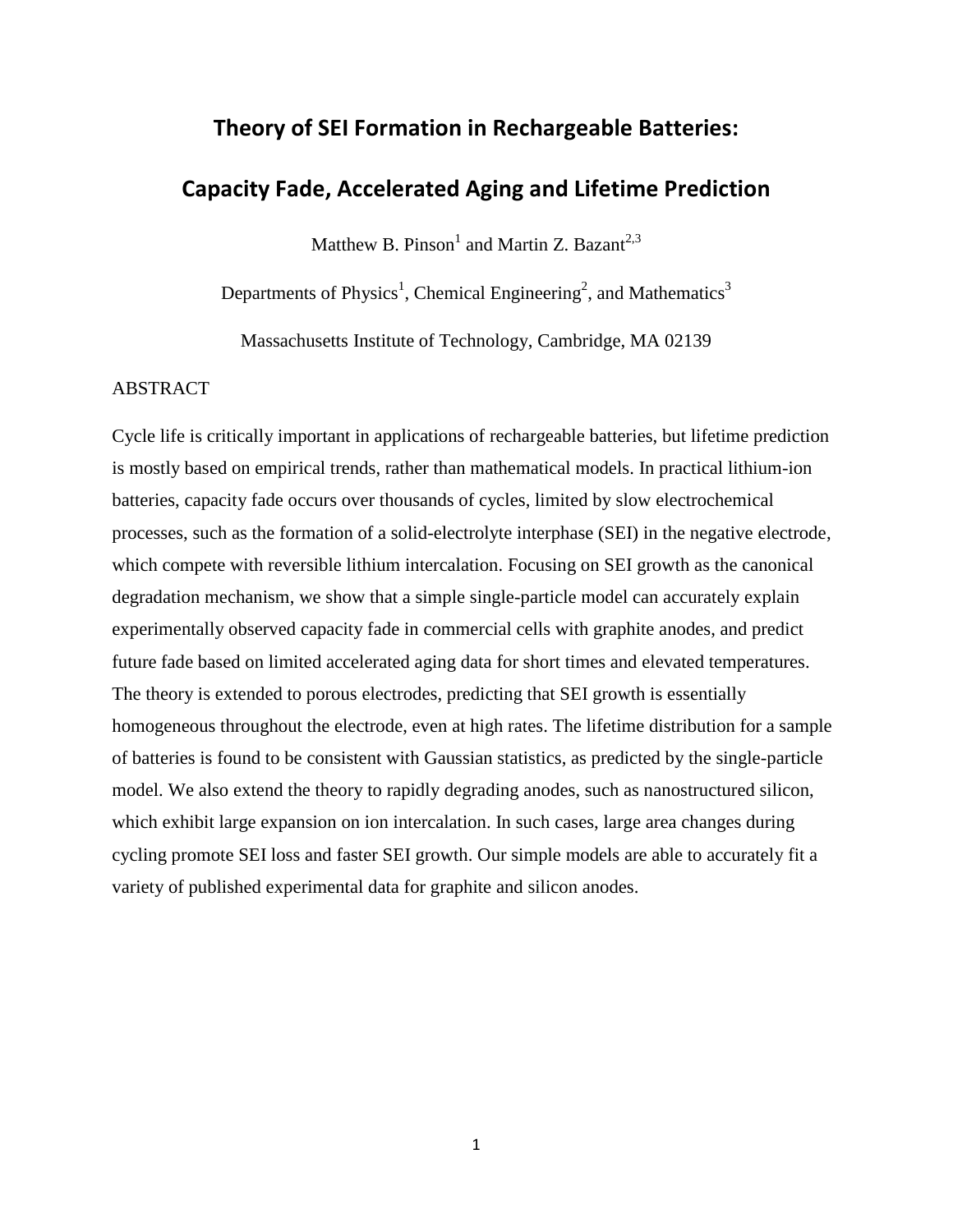The study of rechargeable batteries, especially lithium-ion cells, is currently of huge scientific and technological interest.<sup>1, 2</sup> In addition to experimental studies aiming to engineer superior batteries, a substantial amount of modeling has been undertaken to understand the electrochemical processes that take place during battery use.<sup>3</sup> Most theoretical modeling (e.g. for LiFePO<sub>4</sub> cathodes<sup>4-10</sup>) has focused on the performance of a battery during discharge, while much less progress has been made in the modeling of battery lifetime. Rapid degradation is often the limiting factor in developing new electrode materials (e.g. polysulfide shuttling in sulfur cathodes<sup>11, 12</sup> or fracture in silicon anodes<sup>13, 14</sup>), but practical Li-ion batteries necessarily exhibit slow degradation, over hundreds or thousands of cycles. Such slow capacity fade usually arises from irreversible electrochemical processes, which gradually compete with reversible lithium intercalation in the electrodes.

The availability of a simple, but accurate, mathematical model of capacity fade and lifetime statistics could significantly accelerate battery development and commercialization. Such a model could be used to enable lifetime prediction from short-term tests, to design accelerated aging protocols, to inform reliability assessments, and to guide efforts to reduce degradation through materials design and system optimization. In order to reach these goals by rational design, it is essential for the model to be based on the underlying physics of degradation, rather than the fitting of empirical circuit models.

The most common and fundamental source of capacity fade in successful Li-ion batteries (which manage to resist degradation over hundreds of cycles) is the loss of lithium to the solidelectrolyte interphase (SEI), which typically forms at the negative electrode during recharging. Initially, SEI formation protects the electrode against solvent decomposition at large negative voltage, but over time it leads to a gradual capacity fade as the SEI layer thickens. A solid theoretical understanding of this phenomenon will assist the design of batteries, for example by enabling the quantitative interpretation of accelerated aging tests, where a battery is cycled at a high temperature to hasten the progress of capacity fade.<sup>15</sup> For such purposes, a model should be as simple as it can be without neglecting important effects.

2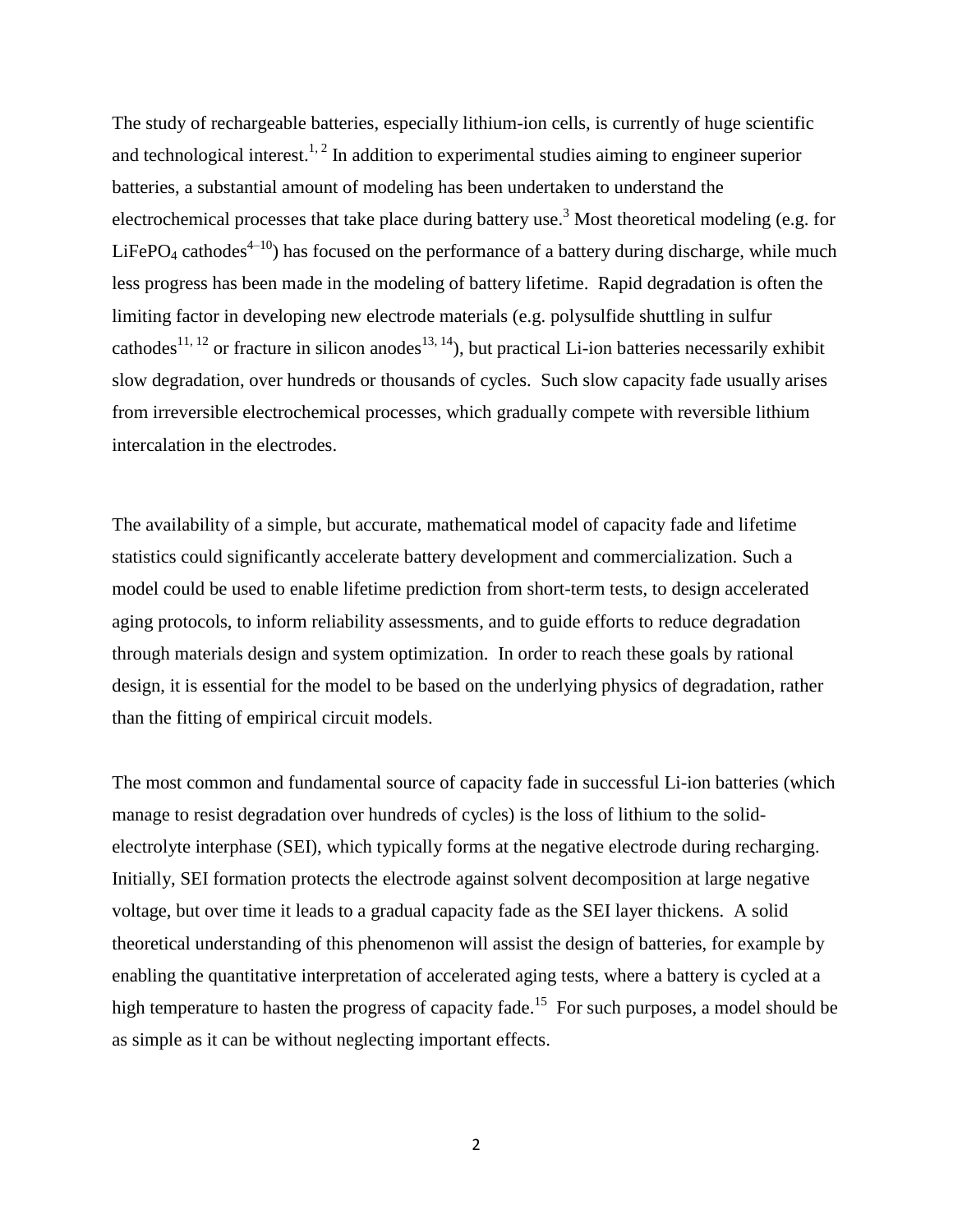In this work, we systematically build a theory of SEI growth and capacity fade. First, we build upon simple analytical models that assert a  $\sqrt{t}$  dependence of capacity fade due to the increasing thickness of the SEI layer,  $^{16,17}$  by taking into account the rate of the reaction forming SEI. Next we extend the theory to porous electrodes to examine the effect of any spatial dependence of SEI formation.<sup>18</sup> We then use the theory to predict battery lifetime statistics and interpret accelerated aging tests at elevated temperatures. Finally, we discuss extensions to account for additional degradation mechanisms that accelerate capacity fade, such as area changes and SEI delamination resulting from volume expansion of the active particles.

SEI formation at the negative electrode is not the only possible source of capacity loss in a lithium ion battery. For example, a substantial decrease in the surface conductivity of  $LiNi<sub>0.8</sub>Co<sub>0.15</sub>Al<sub>0.05</sub>O<sub>2</sub> has been found to dominate capacity fade when this material is used as the$ cathode.19, 20 Since the model presented in this work treats only SEI formation, it will not be applicable when other sources of fade dominate. Nevertheless, the model should be quite generally applicable, since SEI formation is likely to be the dominant remaining source of fade in a battery optimized for long life.

## **SEI formation**

In general, SEI growth results from irreversible electrochemical decomposition of the electrolyte, which competes with the desired Faradaic half-cell reaction at the electrode surface. In the case of Li-ion batteries, SEI is formed at the negative electrode because typical electrolytes are not stable at the operating potential of this electrode during charging. The product of this decomposition forms a solid layer on the surface of the active material. A huge variety of compounds has been observed in this layer,  $2^{1,22}$  though we largely ignore this chemical diversity.

If SEI formation were sustained throughout battery operation, it would render Li-ion batteries unusable due to the continual loss of lithium. The reason that Li-ion batteries can operate is that the SEI does not conduct electrons, and is almost impenetrable to electrolyte molecules.<sup>21</sup> Once an initial SEI layer has formed, the inability of electrolyte molecules to travel through the SEI to the active material surface, where they could react with lithium ions and electrons, suppresses further SEI growth.<sup>16</sup> Intercalation is suppressed far less, because lithium ions can easily pass

3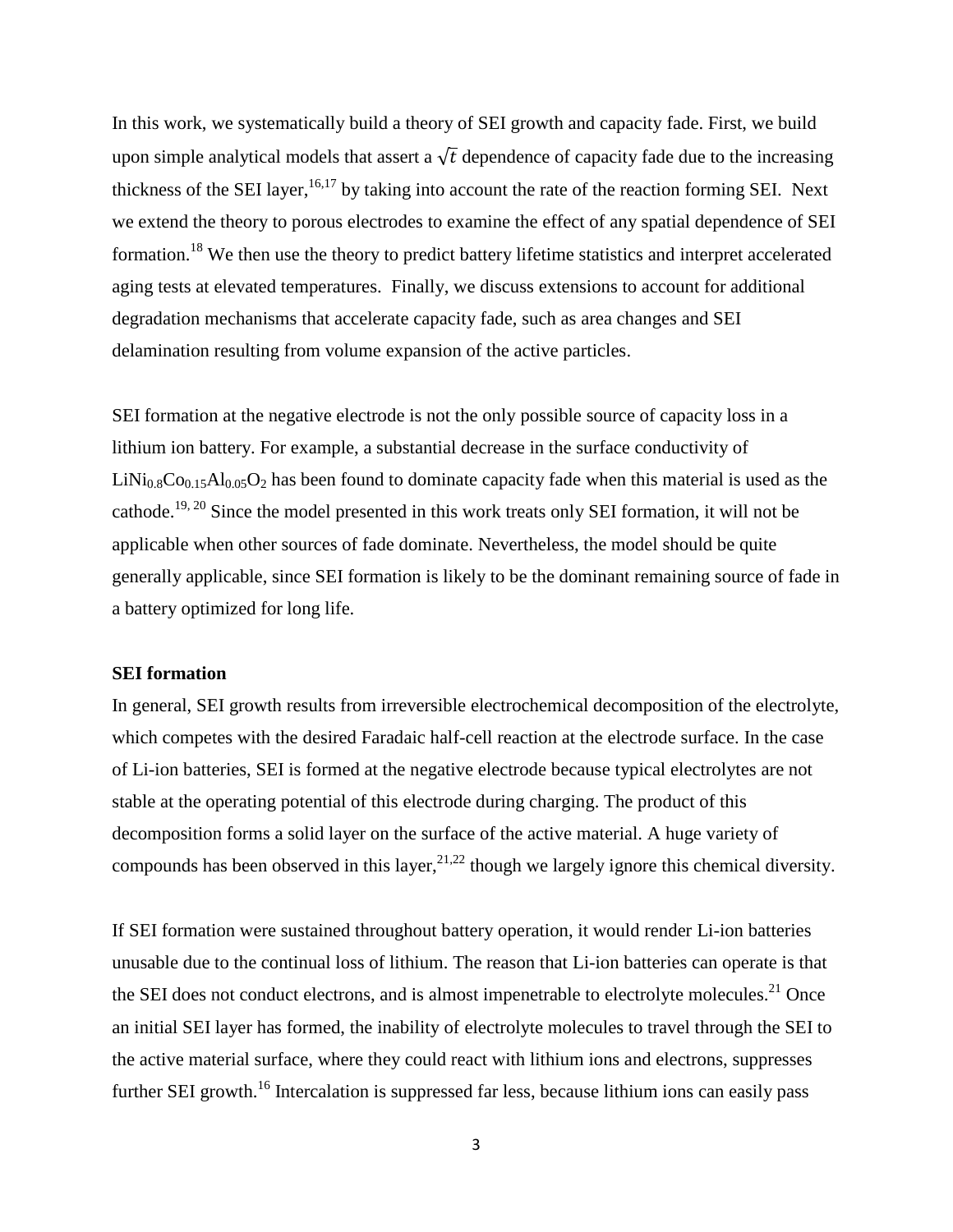through the SEI through the exchange of ions between the solvent, SEI compounds and the lithium intercalated in the active material.<sup>21</sup> Thus the battery is able to experience many chargedischarge cycles with little additional SEI build-up. Figure 1 provides a schematic diagram of the competing reactions.



**Figure 1: The desired electrochemical reaction is the intercalation of lithium, but lithium can also react with components of the electrolyte to form a solid-electrolyte interphase.**

## **Single particle model**

This work models capacity fade by considering only the loss of lithium to the SEI on the negative electrode, assuming that other sources of capacity fade can be neglected. We begin with the simplest possible model, which makes some further assumptions:

- *Uniformity.* We assume that the amount of lithium in the SEI can be parameterized by a single variable *s*, the thickness of the SEI. This thickness is assumed to be independent of location within the negative electrode, meaning that the electrode is homogeneous and is thin enough in the direction of lithium propagation that significant concentration gradients do not form. This assumption is justified *a posteriori* below using a more sophisticated porous electrode model.
- *Negligible solid deformation.* All intercalation compounds experience local expansion (and in some cases, also anisotropic contraction<sup>9, 23</sup> due to lattice mismatch) on lithium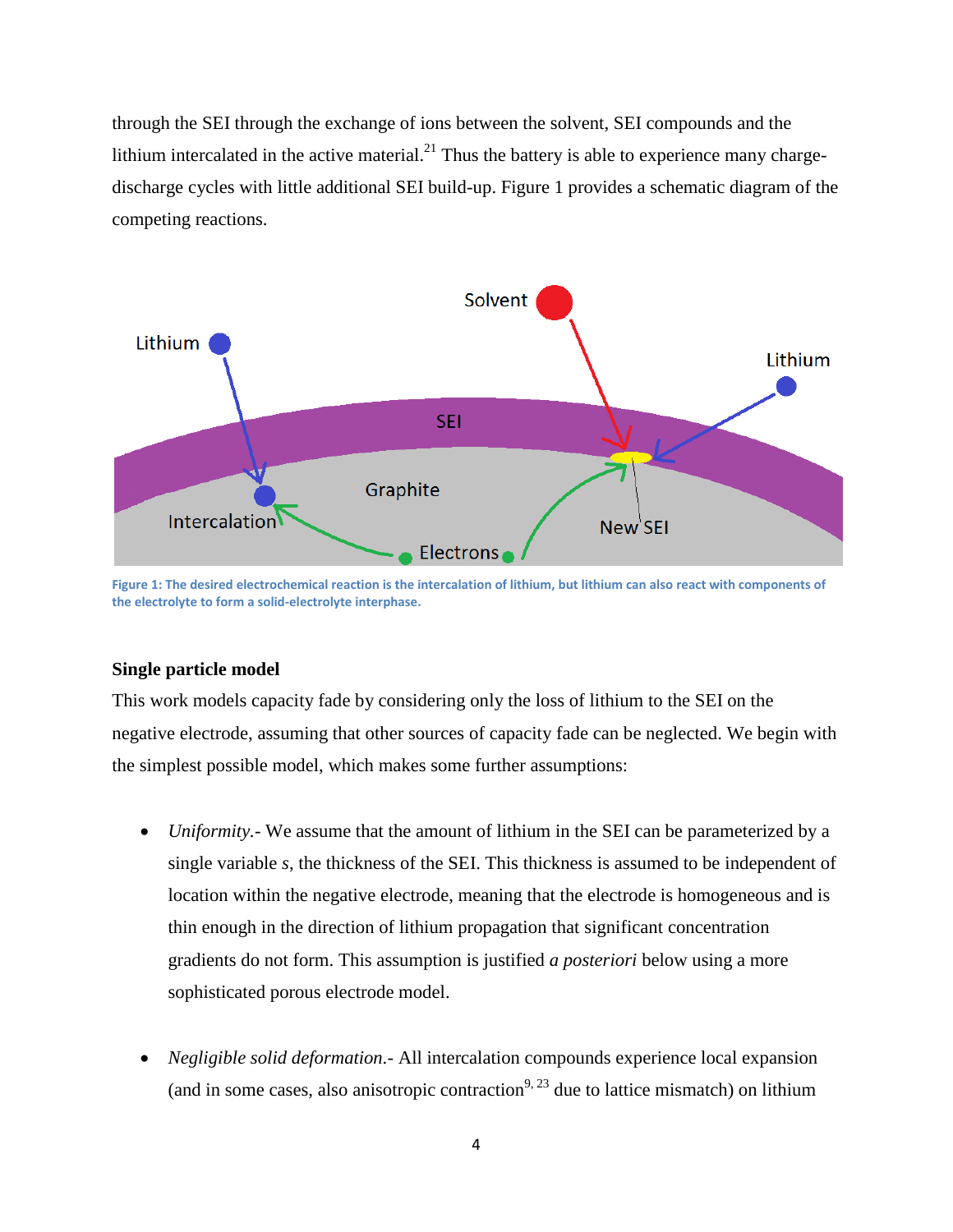insertion. If the lattice mismatch is not too large ( $\langle 5\%$  strain), as in graphite<sup>24, 25</sup> then the solid expands reversibly with a concomitant, small increase in the internal surface area. The area available for SEI growth is thus fluctuating, but for practical battery electrodes it is reasonable to assume a constant surface area as we do in our initial model. The SEI layer also experiences small enough strain that it is likely to remain uniformly adhered to the surface.

For certain emerging electrode materials, it is well known that solid deformation plays a major role in limiting the performance and cycle life by accelerating the rate of SEI formation. In particular, silicon is a very attractive high-energy-density anode material for Li-ion batteries, but lithium insertion causes isotropic volume expansion by a factor of four.<sup>26</sup> During expansion and contraction of the active particles, the area for SEI growth changes, and the SEI layer is placed under large cyclic stresses that can lead to delamination. It is straightforward to include these effects in our single particle model, but we postpone these considerations to the end of the paper, since they are not relevant for most practical cells.

- *Constant base reaction rate.* We assume that, if electrolyte concentration were constant at the reaction surface, the rate of SEI formation would remain constant. At first glance, this assumption may seem shaky because it ignores any dependence of SEI formation rate on the state of charge of the electrode and even on the magnitude and direction of the intercalation current. However, the SEI formation rate should depend on these factors only through its dependence on potential, and open circuit potential is close to constant over a wide range of lithium concentration in graphite.<sup>27</sup> The local potential will not differ too much from the open circuit potential provided the battery is not cycled at an extremely high rate, so the potential at the graphite surface remains rather constant.
- *First-order solvent decomposition kinetics*. We make the further assumption that the SEI formation rate is proportional to the concentration of the reacting electrolyte species. The most important part of this assumption, particularly in the limit of long times, is the observation that the formation rate must go to zero with reactant concentration.

5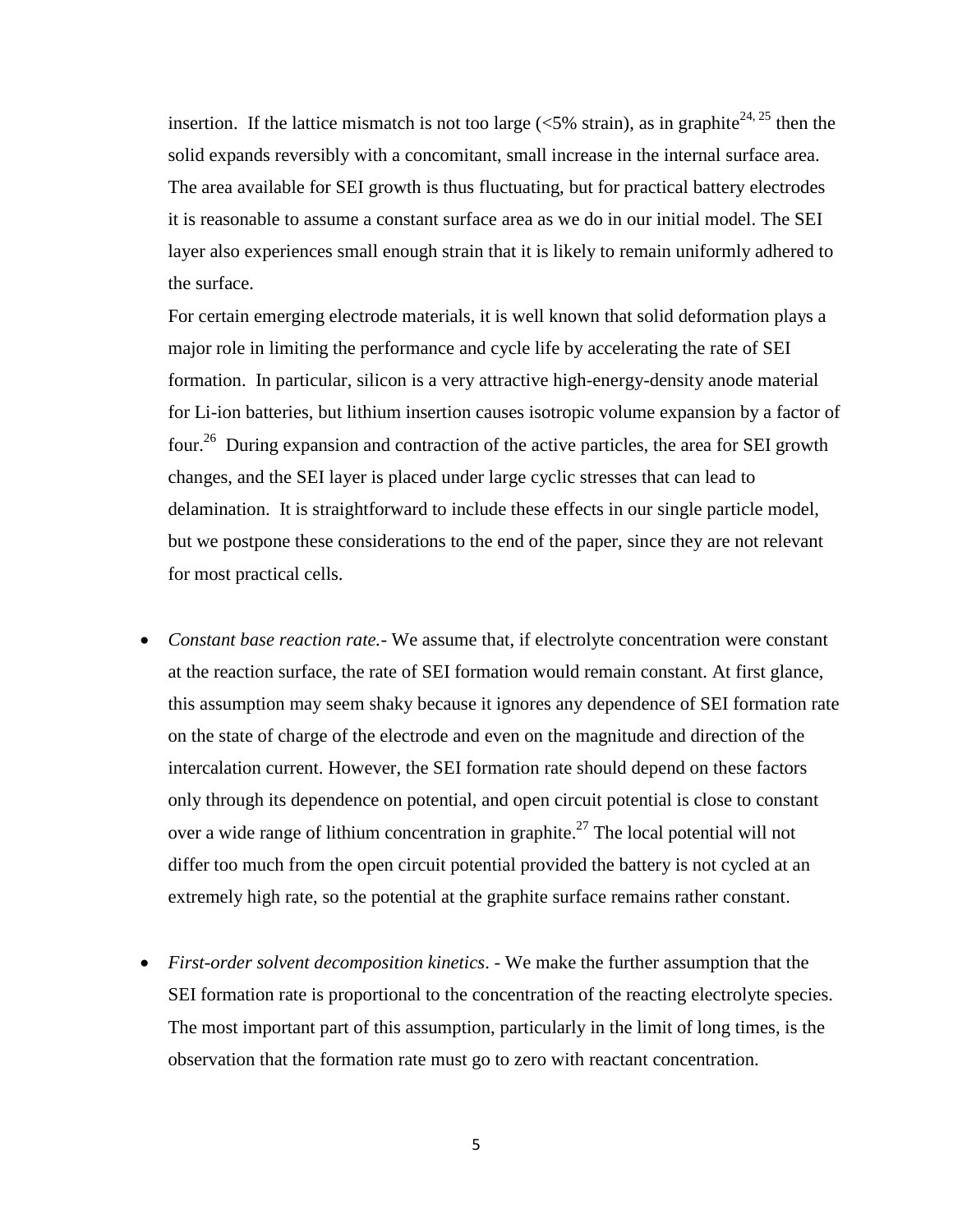Experimental data (see below for a comparison of this model with experimental results<sup>28,29</sup>) suggest that the large time limit is reached within a few days.

 *Linear solvent diffusion in the SEI.*- The very slow transport of electrolyte molecules through the SEI is the rate-limiting part of the SEI formation process. We assume that this transport can be modeled as being driven by a concentration gradient between the outer and inner surfaces of the SEI, and that the concentration difference is directly proportional to the thickness of the SEI and the reaction rate consuming electrolyte at the inner surface.

Under these assumptions, the SEI thickness can be described by two equations. The first,

$$
\frac{ds}{dt} = \frac{Jm}{\rho A}, \qquad (1)
$$

relates the rate of increase of SEI thickness to the reaction rate *J*, the mass *m* of SEI formed by a single reaction, the density of SEI  $\rho$  and the graphite surface area A. We arbitrarily choose lithium fluoride as a typical SEI component:<sup>21</sup> its molar mass is 26 g/mol and density is 2.6  $g/cm<sup>3</sup>$ . The reaction rate *J* can be described by

$$
J = kA(c - \Delta c), \quad (2)
$$

where

$$
\Delta c = \frac{Js}{AD}
$$

is the concentration difference between the outside and the inside of the SEI, needed to transport electrolyte molecules through with flux *J/A*. In equation 2, *k* is a reaction rate constant, a fitting parameter in our model. *D* is the diffusivity through the SEI of the species that reacts with lithium to form SEI, while *c* is the concentration of this species in the bulk of the electrolyte. Since we do not know exactly which species is dominant in the continuing formation of SEI during cycling, we assume that *c* is 1 M, a typical concentration of anions. We have made several arbitrary assumptions in order to present *D* and *k* in useful units; their values should scale appropriately (e.g. with temperature) but will only be a vague guess at the correct values.

Equations 1 and 2 can be solved analytically to give the SEI thickness as a function of time: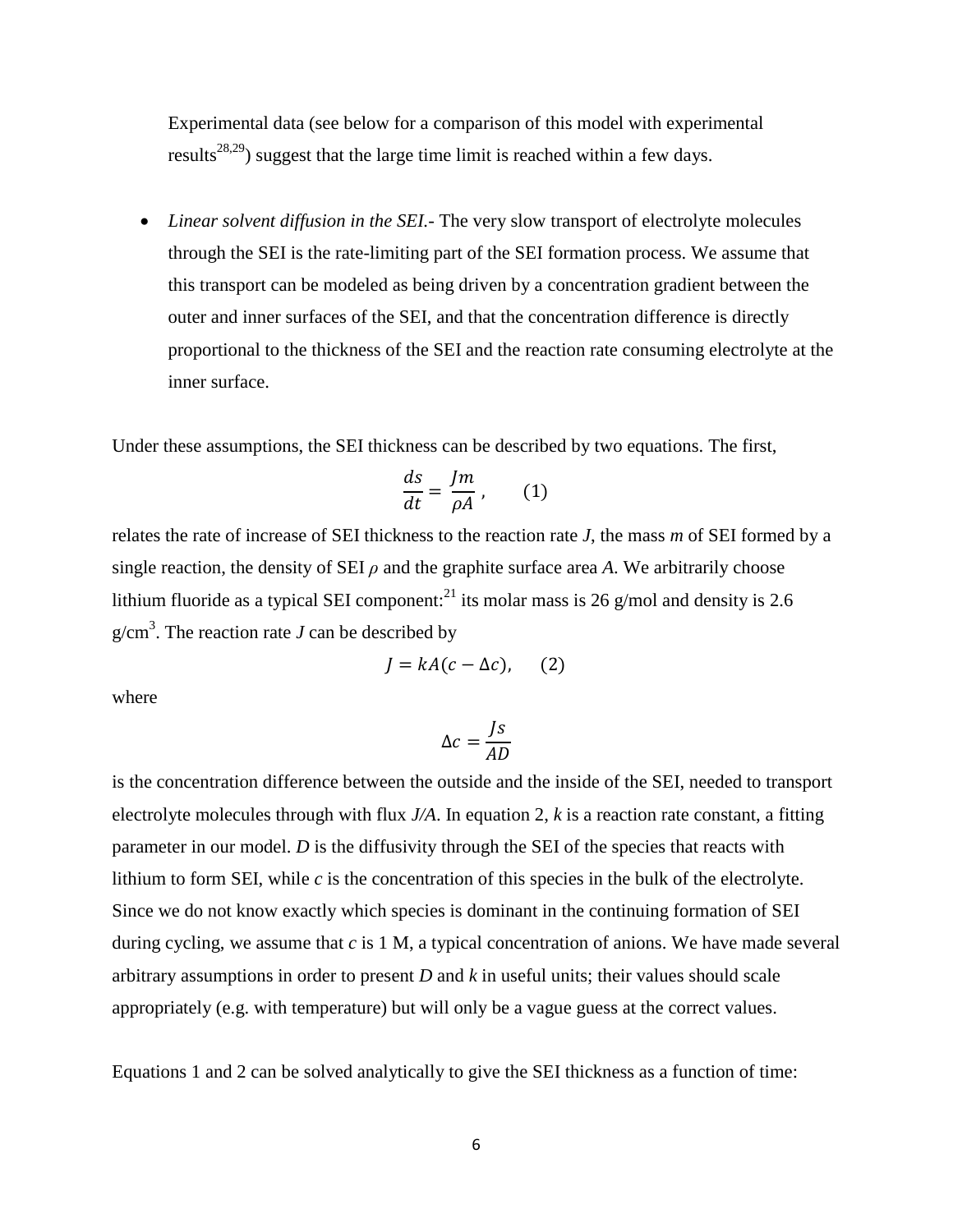$$
s = \frac{\sqrt{2c\rho m k^2 Dt + D^2 \rho^2} - D\rho}{\rho k}.
$$
 (3)

In the limit of large *t*, this becomes

$$
s = \sqrt{\frac{2cmDt}{\rho}} - \frac{D}{k}, \quad (4)
$$

which reproduces the  $\sqrt{t}$  dependence of Ploehn *et al.*<sup>16</sup> and Smith *et al.*<sup>17</sup>

Two questions must be answered to assess the ability of this simple model to explain SEI formation: can it match experimental results, and if so, does it hide variation that may be important in some cases? We answer the first by attempting to explain experimental results using equation 4, treating *k* and *D* as adjustable parameters. For example, we apply the model to the results of Liu *et al.* <sup>28</sup> Inferring the SEI thickness from the percentage capacity loss (assuming an average particle radius of approximately 5 µm), we find that the approximation of equation 4 is valid even after the first charge-discharge cycle. Using this equation we find  $D = 2 \times$  $10^{-17}$  cm<sup>2</sup>/s at 15<sup>o</sup>C and  $D = 3 \times 10^{-16}$  cm<sup>2</sup>/s at 60<sup>o</sup>C. Figure 2 compares experimental data with the single particle model, as well as with the porous electrode model described in the next section. In the cell cycled at 60 °C, capacity loss between 707 and 757 cycles is much larger than is expected under the model. This demonstrates that some other loss mechanism is important in this instance. The most likely mechanism is the delamination of graphite from the current collector: figure 10 of Liu *et al*. <sup>28</sup> shows delamination for this cell.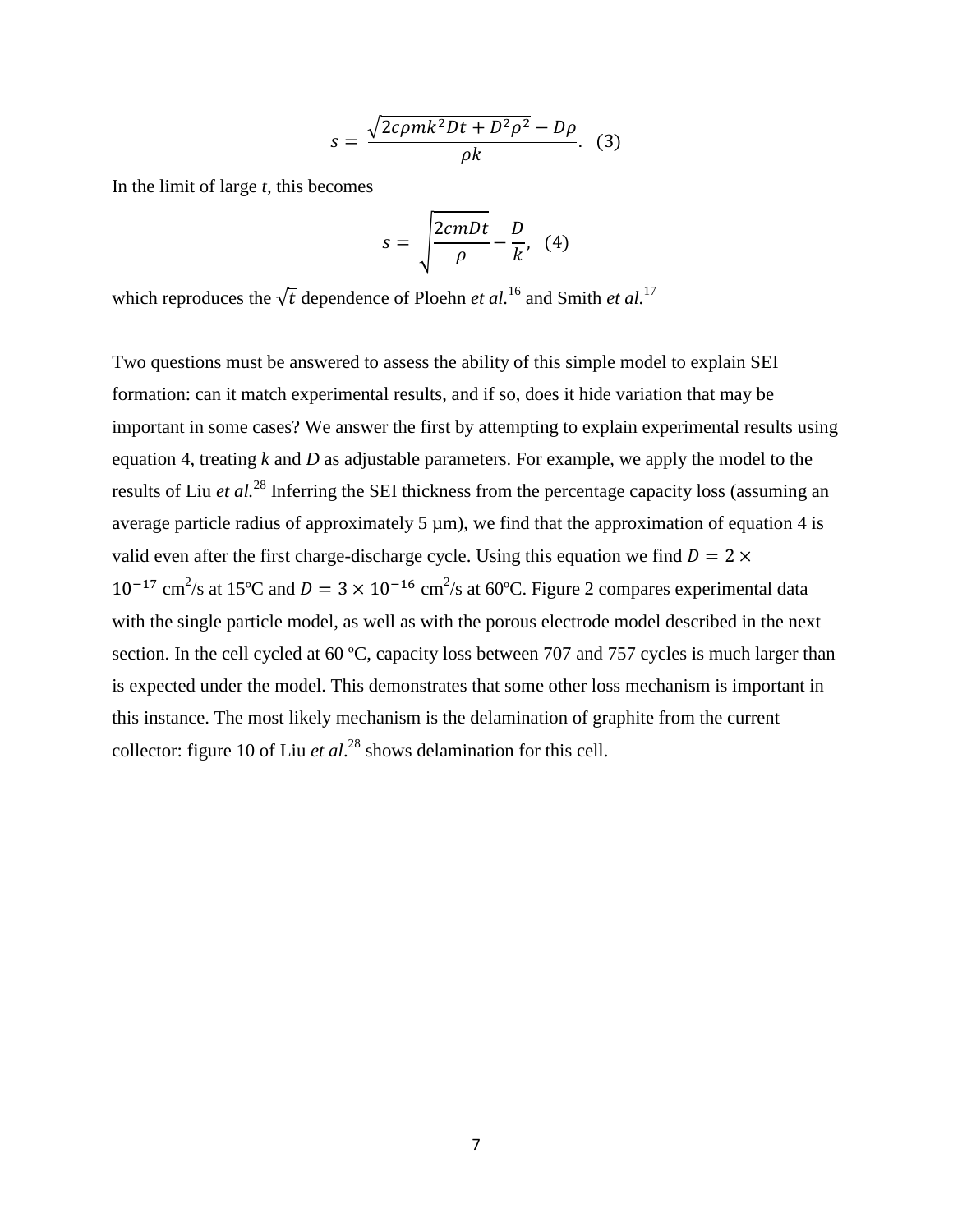

**Figure 2: The single particle model (solid line) and porous electrode model (dotted line) both closely fit experimental data (points). Data from Liu et al. (28) with a lithium iron phosphate opposite electrode.**

The second question, of whether the simple model obscures a variation in a way that cannot be deduced directly by comparison with experimental results, is equally interesting. Here we focus on the possibility that SEI forms non-uniformly through the electrode, due to the spatial variation in the concentration of various species in the electrode during charging. We examine this possibility using a porous electrode model.

## **A porous electrode model**

We now present a one-dimensional porous electrode model<sup>3, 4, 30–32</sup> that accounts for concentration gradients in the primary direction of lithium propagation, which were neglected in the single particle model described above. To our knowledge, this is the first attempt to theoretically predict the spatio-temporal distribution of SEI formation in a porous electrode, using a model in which the SEI formation rate depends on the concentrations of both lithium and the reacting species from the electrolyte. Previous work by Ramadass *et al.*<sup>18</sup> modeled SEI

8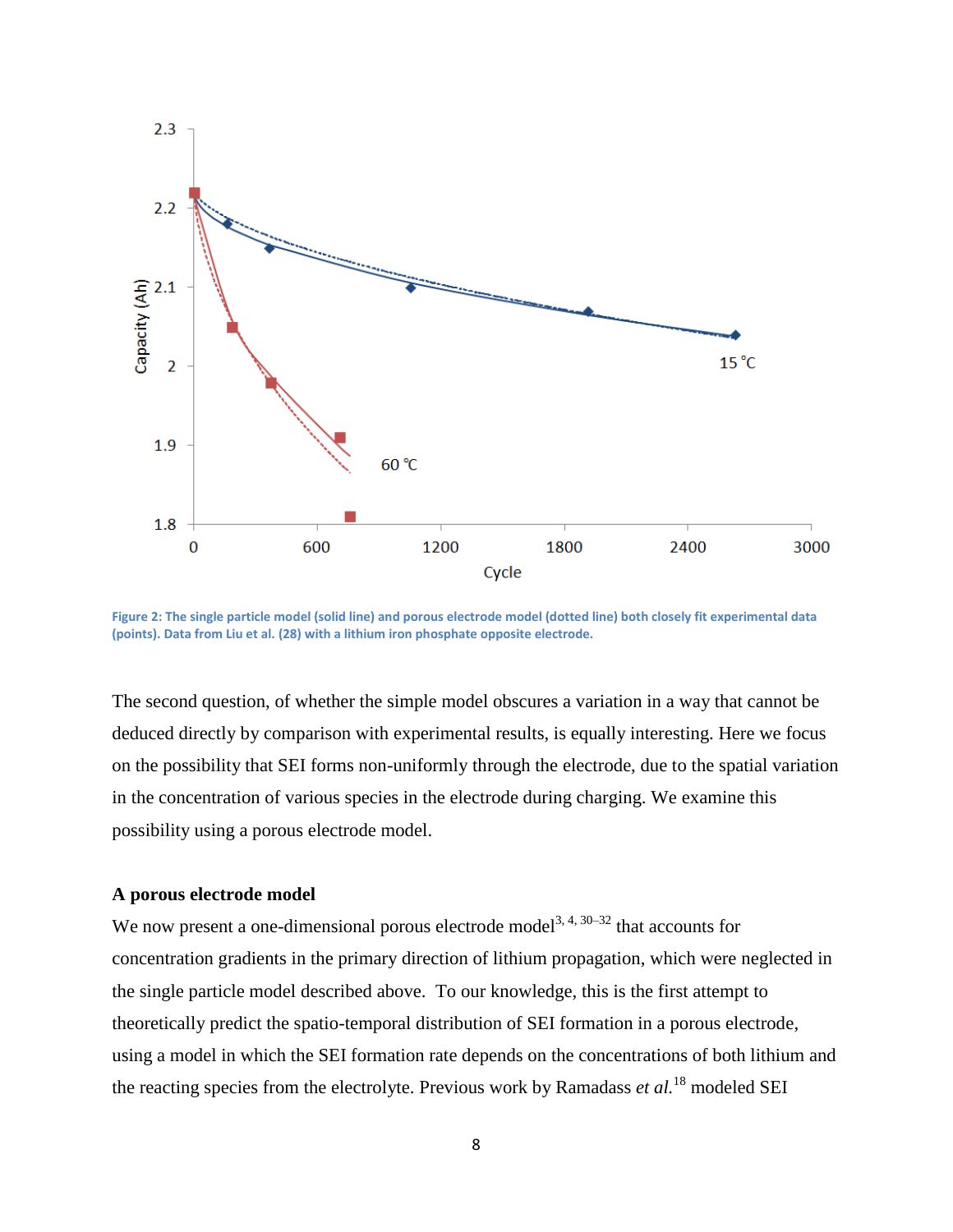formation throughout the negative electrode under the assumption that the formation rate is independent of lithium ion concentration and current SEI thickness. Other work, such as that of Ploehn *et al.*,<sup>16</sup> has accounted for the decrease in the rate of SEI formation caused by the need for the reactants to diffuse through the already-existing layer, but ignored any spatial variation of SEI formation throughout the negative electrode.

The porous electrode model is based on a diffusion-reaction equation,

$$
\frac{\partial c_i}{\partial t} = -\frac{\partial N_i}{\partial x} - \sum_j J(i),\qquad(5)
$$

which expresses mass balance in a volume-averaged sense. Here  $c_i$  is the concentration of species *i* in the electrolyte,  $N_i$  is the flux of species *i* and  $\sum J(i)$  is the sum of all interfacial reactions consuming species *i*. We let *i* range over positive and negative ions, assuming that the consumption of electrolyte molecules by reactions forming SEI is slow enough that it does not significantly affect electrolyte concentration. The fluxes  $N_i$  are calculated using the Nernst-Planck equation. The rate of the reaction  $Li^+_{(dissolved)} + e^- \rightarrow Li_{(intercalated)}$  is modeled using a symmetric Butler-Volmer equation:

$$
J = 2i_0 \sinh\left(\frac{-e\eta}{2k_B T}\right). \tag{6}
$$

Here  $\eta$  is the overpotential driving the reaction: the potential difference across the surface of the active material, where the reactions take place, minus the equilibrium potential difference, i.e.

$$
\eta = \varphi_{electrode} - \varphi_{electrolyte} - \Delta \varphi_{equilibrium} + JR. (7)
$$

The equilibrium potential for each electrode, relative to lithium, is drawn from figure 5 of Liu *et*   $al$ <sup>28</sup> these potentials are approximated by the functions

$$
\Delta \varphi_{equilibrium}^{graphite} = (0.132c^{-0.425} - 0.0903)V,
$$
  

$$
\Delta \varphi_{equilibrium}^{LifePO_4} = (-0.0039c + 3.405 - 908.954(c - 0.470)^{11})V,
$$

where *c* is the concentration of intercalated lithium, divided by the concentration of lithium in LiC<sub>6</sub>. The slight dependence of  $\Delta\varphi_{\text{equilibrium}}$  on  $c_{+}$ , the concentration of lithium ions, is ignored. We assume that the concentration  $c$  is uniform throughout a given active material particle, that is, we neglect transport and phase transformations<sup>33</sup> in the solid.  $R$ , in the case of the graphite electrode, is the resistance of the SEI layer. This resistance is proportional to the thickness of the SEI layer: we can write this as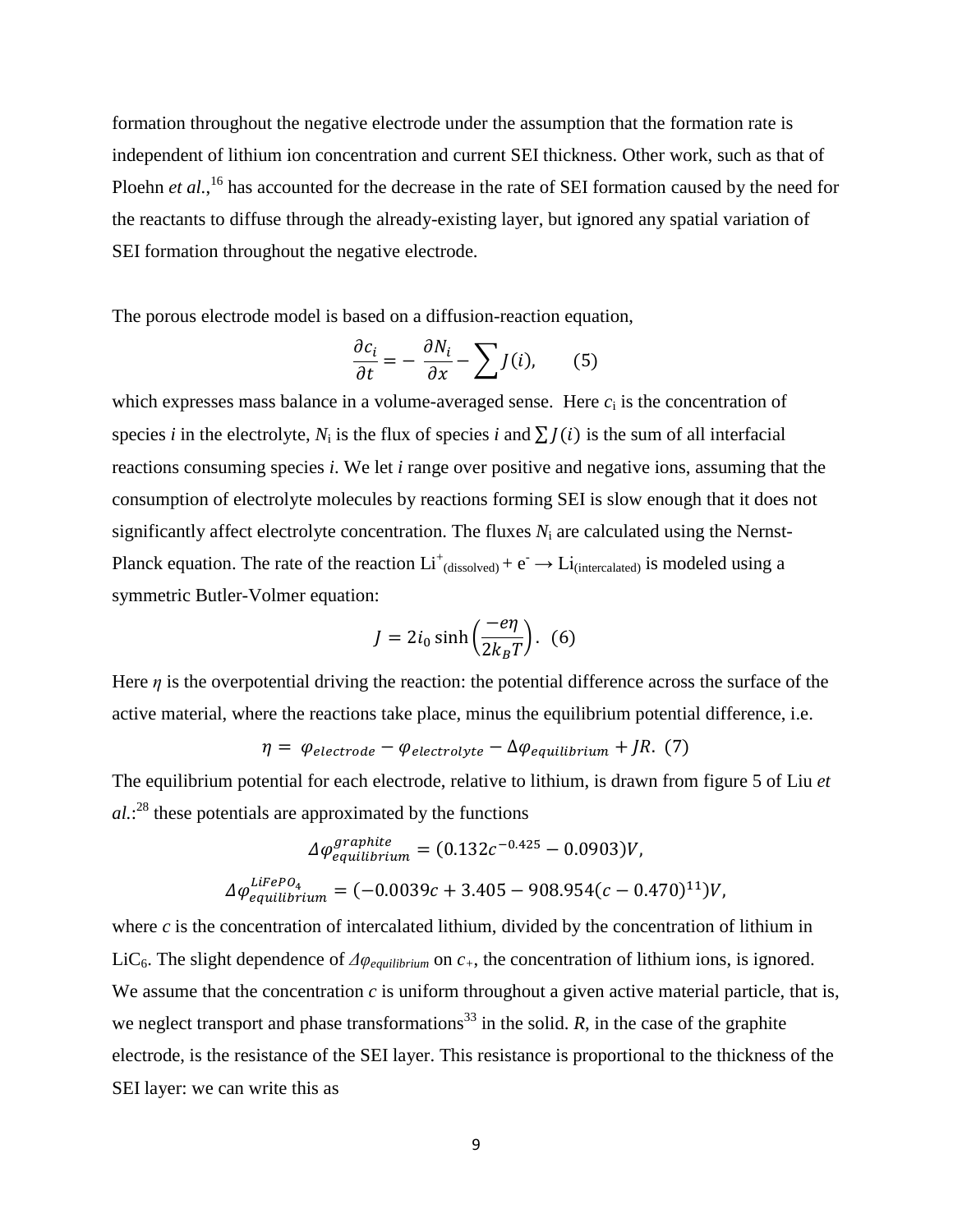$R = \rho c_{\text{SFI}}$ .

 $c_{\text{SEI}}$  represents the amount of SEI present at a location in the electrode. Since the SEI volume is not fixed, this is expressed as Li atoms bound in the SEI per volume of electrode: it is not a true concentration on the smallest scale. The positive electrode is assumed to have no interfacial resistance. The exchange current density  $i_0$  depends on concentration: we assume that

$$
i_0 = k\sqrt{c_+} \ (8)
$$

for the intercalation, where *k* is a constant: this is the simplest implementation of a symmetric Butler-Volmer equation.  $c_{+}$  varies through the electrode but is assumed to be constant through the depth of the SEI layer. Capacity fade is modeled through a competing current that leads to SEI formation, with rate

$$
J_{SEI} = 2i_{0SEI} \sinh\left(\frac{-e\eta_{SEI}}{2k_BT}\right)
$$
:

this models the reaction  $Li^{\dagger}$ <sub>(dissolved)</sub> + E + e<sup>-</sup> →LiE, where E is some species from the electrolyte that can react with lithium, and LiE is the product, which forms the SEI layer. Overpotential is calculated in the same way as for the intercalation current,

$$
\eta_{SEI} = \varphi_{electrode} - \varphi_{electrolyte} - \Delta \varphi_{SEI} + JR.
$$

Here  $\Delta\varphi_{\text{SEI}}$  is the equilibrium potential for SEI formation, approximately 0.8 V.<sup>21,34,35</sup> In this case the reaction requires not only a lithium ion but also an electrolyte molecule, so

$$
i_{0SEI} = k_{SEI} \sqrt{c_{+}c_{s}}.
$$

The electrolyte concentration  $c_s$  should be measured at the bottom of the SEI layer. Assuming that the concentration outside the SEI layer is constant, and also assuming linear diffusion, we can write

$$
c_s = (1 - Z c_{SEI} J_{SEI}) c_0,
$$

where *Z* is a constant inversely proportional to the diffusivity of electrolyte in SEI,

$$
J_{SEI} = \frac{\partial c_{SEI}}{\partial t}
$$

and  $c_0$  is the concentration of the relevant electrolyte molecule outside the SEI; its value can be absorbed into  $k_{\text{SEI}}$ .

Using these equations along with standard modeling of transport,<sup>4-6</sup> SEI formation was modeled over many cycles. Figure 2 compares experimental<sup>28</sup> capacity fade with the predictions of the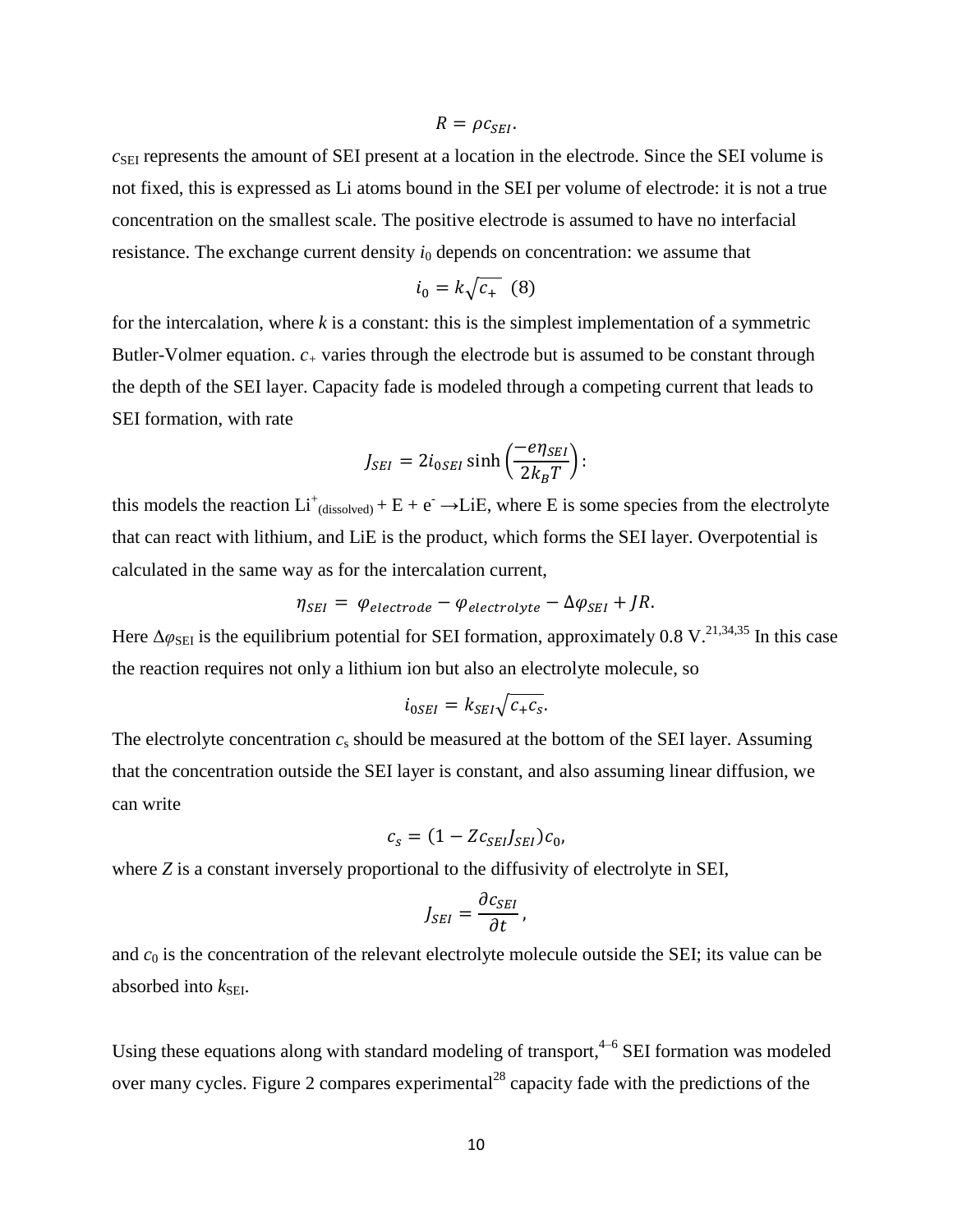single particle and porous electrode models. Using the values of  $\rho$ ,  $k$ ,  $k_{\text{SEI}}$  and  $Z$  needed to fit these experimental data, capacity fade was simulated over a wide range of discharge rates. The results are plotted as a function of cycle number and of time in figure 3. It is clear that time, rather than cycling, is the dominant factor in SEI growth, under this model. This provides some justification for the single particle model, which treats SEI growth over time without considering the discharge rate.



**Figure 3: Simulated capacity fade clearly depends on time, not on number of cycles.**

The best fit to the experimental results of Liu *et al*. <sup>28</sup> includes zero SEI resistivity. To ensure that this parameter choice, which simplifies computation substantially, does not interfere with the accuracy of the results, simulations were performed with a non-zero resistance. Results are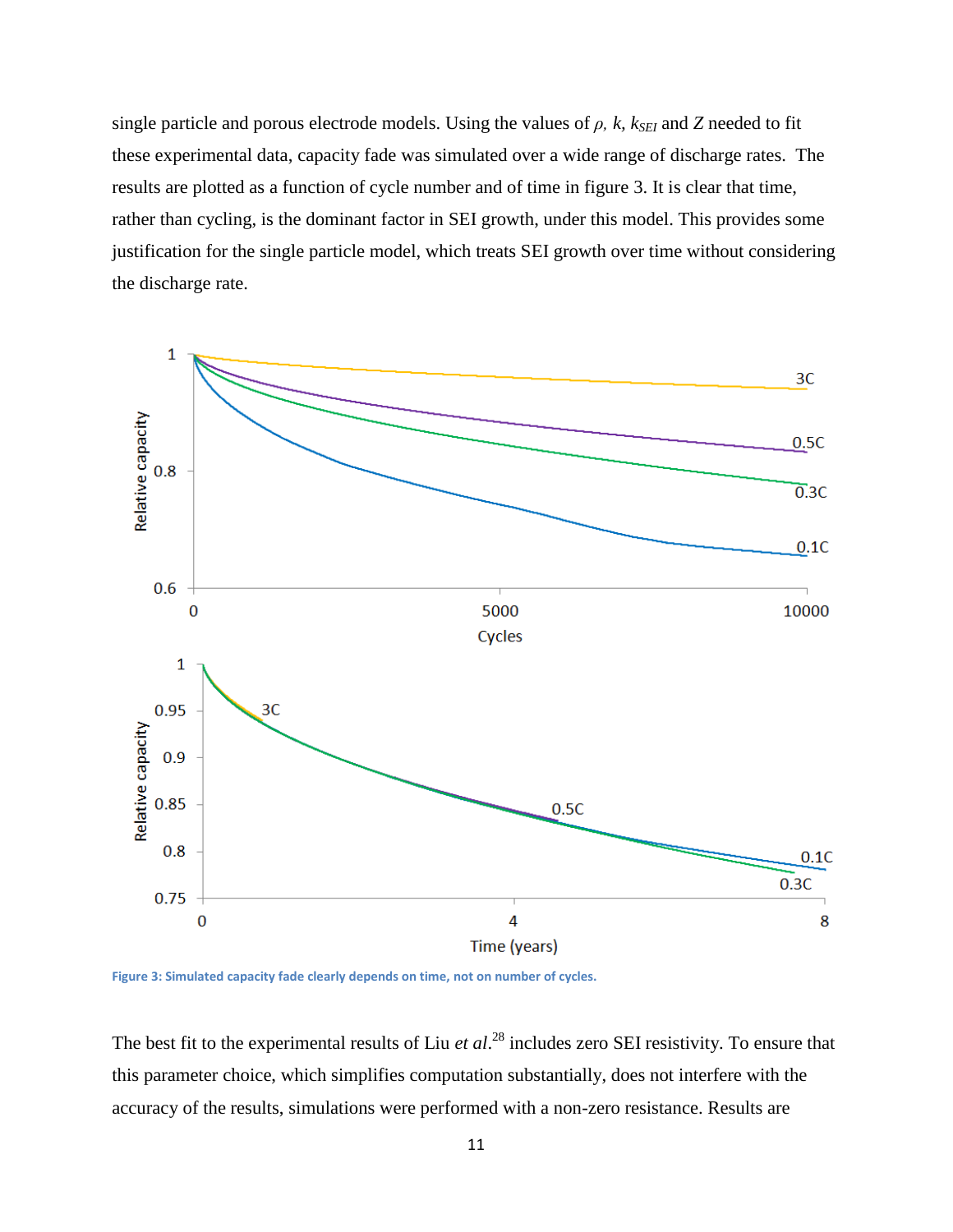

shown in figure 4. The SEI resistance lowers the output voltage, but has little effect on capacity fade.

**Figure 4: The top graph shows simulated voltage-capacity curves for the 1st, 161st, 366th, 1054th, 1914th and 2628th cycles, assuming that the SEI has infinite lithium ion conductivity. The bottom graph shows the same curves for finite lithium ion conductivity. Voltage is decreased in the latter case, while the capacity fade is not substantially affected.**

An important advantage of the porous electrode model over the single particle model is that it can assess the degree of spatial variation in SEI formation. Results of the model demonstrate that in realistic battery operating conditions, SEI formation is very uniform. Only in extreme charging conditions, where the lithium concentration gradient in the electrolyte is large enough to cause substantial underutilization of the battery, do significant non-uniformities in SEI formation occur. Figure 5 compares SEI formation in an electrode of width 50 µm, which is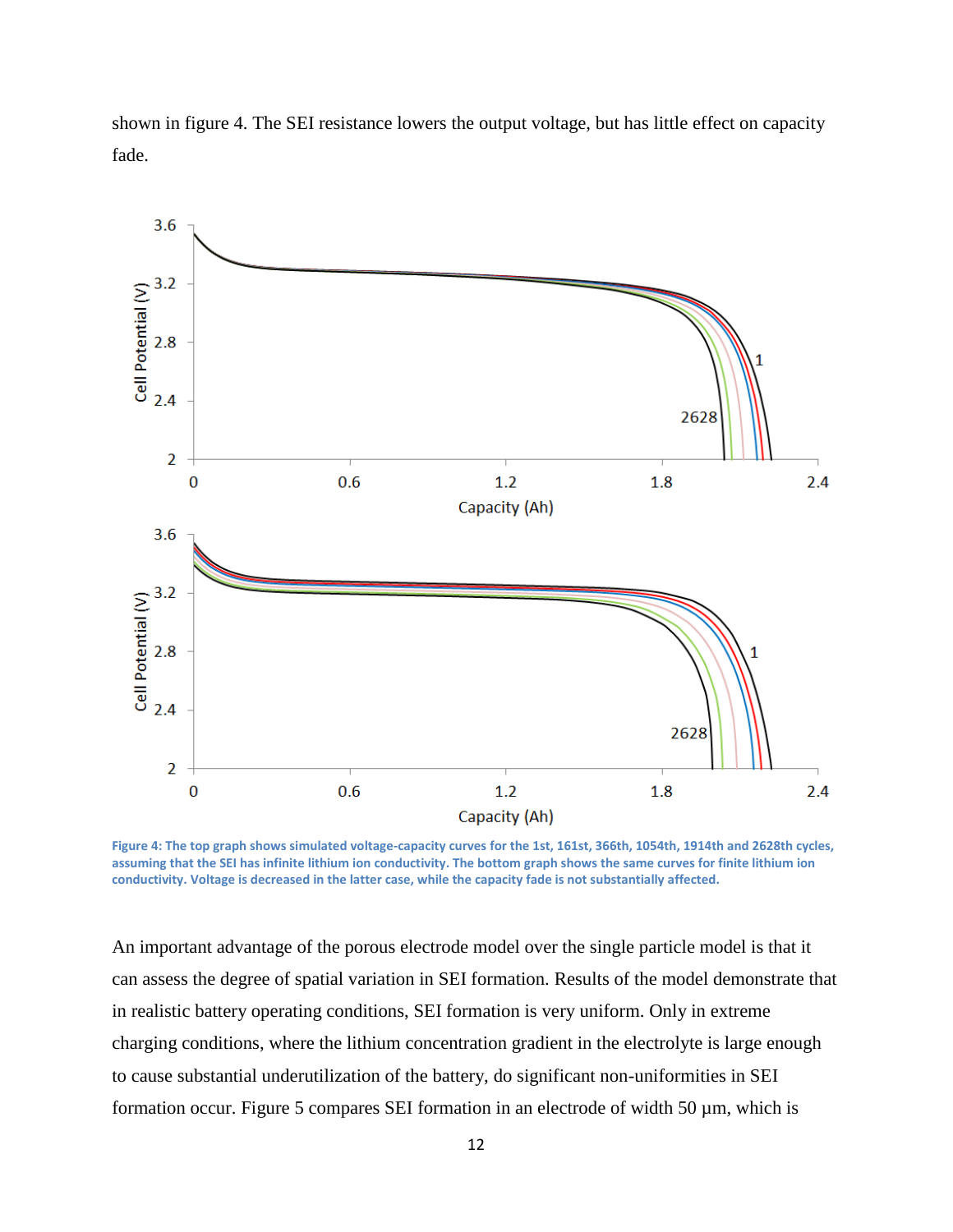uniform even for fast charging, with that in a  $250 \mu m$  electrode, where fast charging causes a moderate degree of non-uniformity. This non-uniformity is dependent on strong depletion of the electrolyte during charging. Thus the single particle model, which ignores spatial nonuniformity, is valid in normal circumstances, but the variation of SEI through the electrode should be considered when a battery is operated in extreme conditions such as at ultra-high rate or with very thick electrodes.



**Figure 5: Computational results show that a thin electrode (top) displays no significant spatial variation in SEI formation, while a thicker electrode (bottom) does display some variation when charged at a high rate. The numbers of cycles were chosen to achieve equal average SEI density.**

The porous electrode model does not explicitly account for temperature, while the single particle model assumes that the battery remains at a constant temperature. Very fast charging is likely to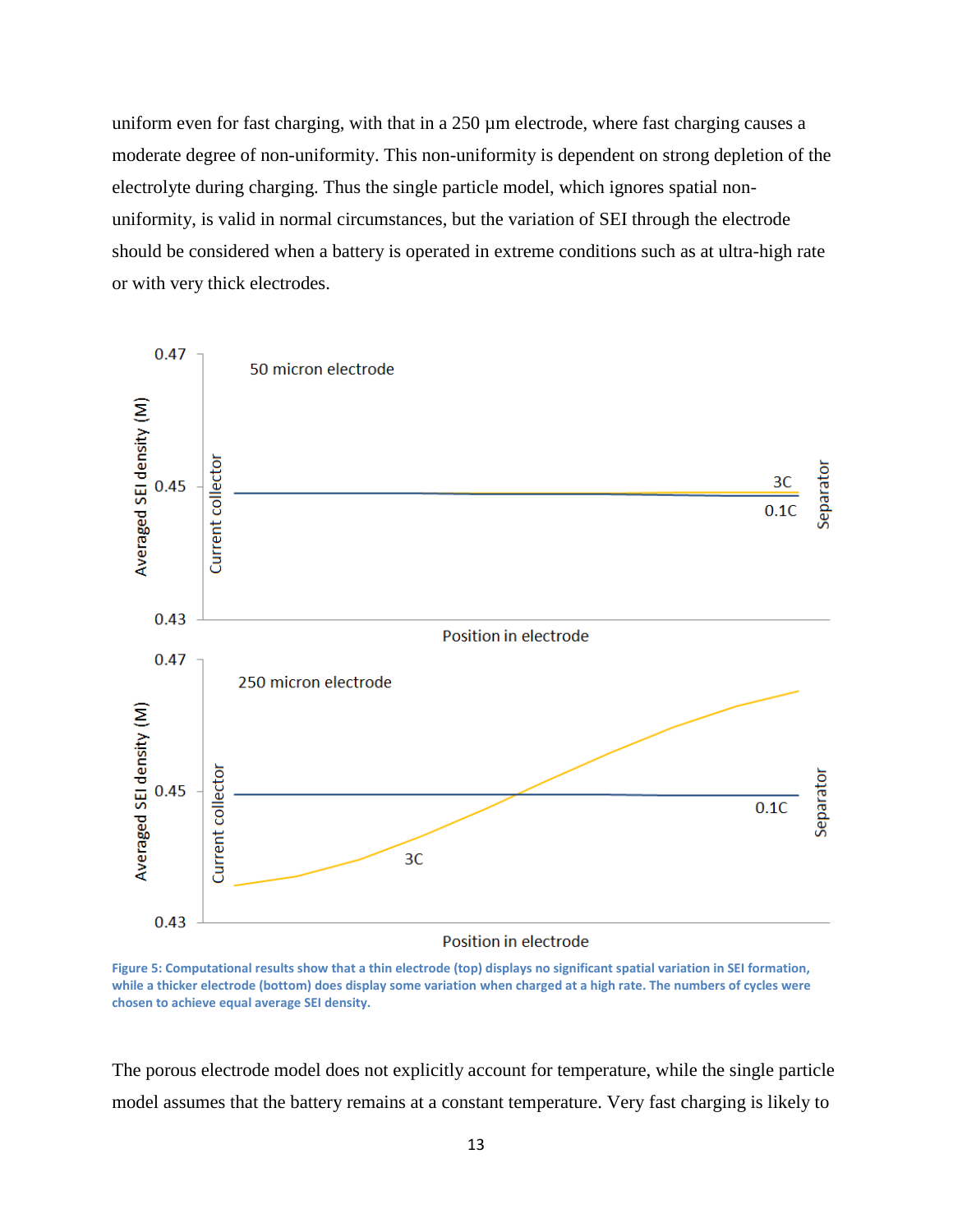lead to a non-uniform temperature increase. Since SEI formation is strongly temperaturedependent, this temperature change is likely to have a larger influence on the spatial uniformity of SEI than any of the factors included in the porous electrode model.

## **Temperature dependence of the diffusivity**

Since the single particle model, whose important parameter is the diffusivity of electrolyte molecules through the SEI, appears to completely explain the loss of capacity due to SEI formation, it is interesting to provide a theoretical model attempting to explain the temperature dependence of this diffusivity. The model of this work applied to the experimental data of Liu *et al*. <sup>28</sup> shows a clear temperature dependence of diffusivity. To quantify this dependence, we compared the single particle model with the experimental data of Smith *et al.*<sup>29</sup> which span many days at temperatures from 15ºC to 60ºC. The diffusivities calculated from these data were consistent with an Arrhenius dependence,

$$
D = Ae^{-\frac{E}{k_B T}}, \qquad (9)
$$

with activation energy  $E = 0.52$  eV. Figure 6 shows the prediction of the single particle model, with diffusivities (and reaction rate constants) fit to the Arrhenius description.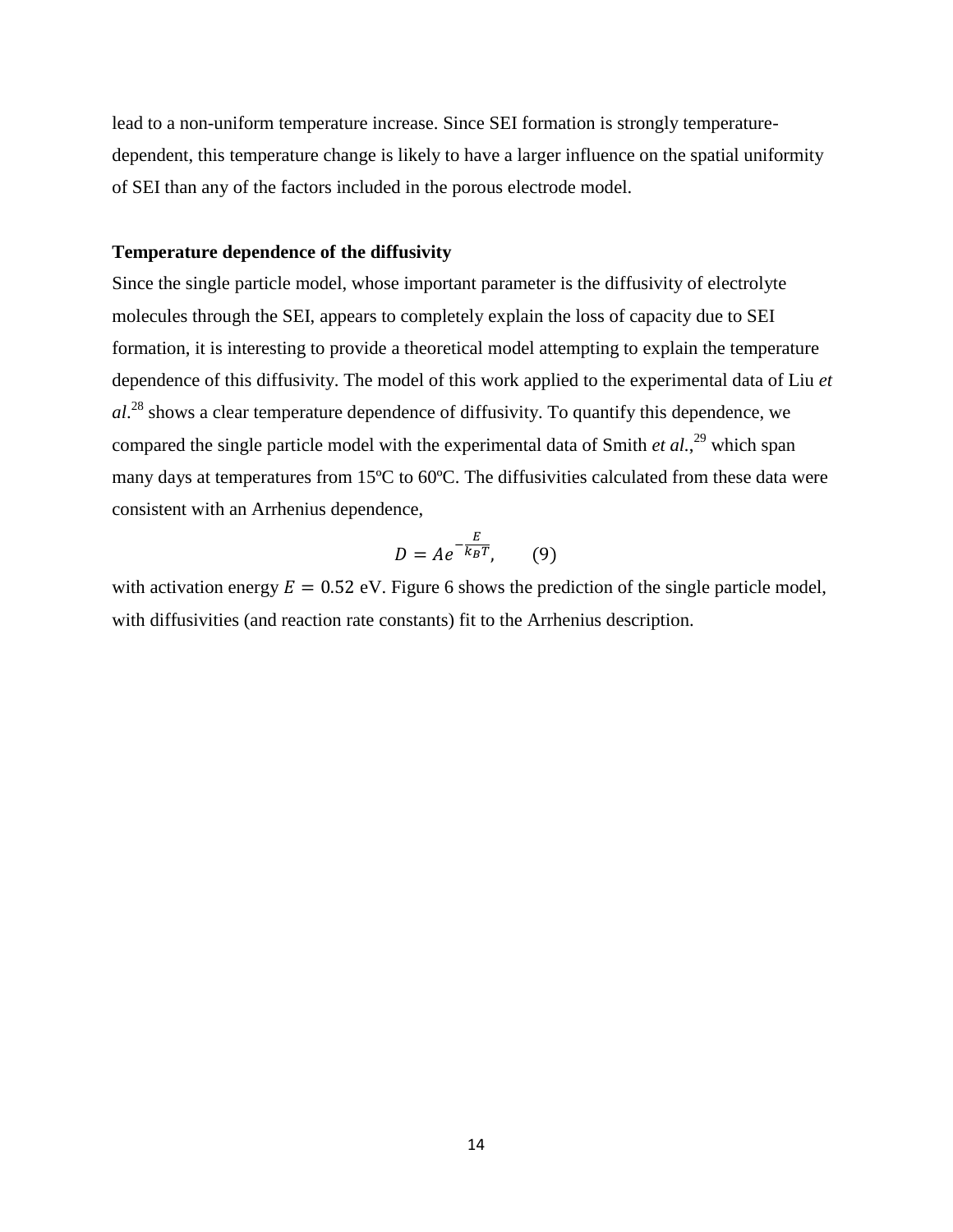

**Figure 6: The single particle model accurately describes capacity fade over a range of temperatures, with diffusivity fit using an Arrhenius dependence (shown in the inset). Data from Smith et al. (29) with a lithium opposite electrode.**

## **Accelerated Aging**

The observed temperature dependence enables the single particle model to be used to draw quantitative conclusions from accelerated aging experiments, where an increased temperature is used to hasten capacity fade. A simple application is to estimate battery life at room temperature from data taken at elevated temperatures. The most accurate way to do this is to measure the progress of capacity fade at different temperatures, and use the results to calculate  $D(T)$ . As a test of this procedure, data from only the first 105 days at 30-60ºC in the work of Smith *et al.*<sup>29</sup> were used to calculate  $D(T)$  and  $k(T)$ , using equation 4. Results for these times and temperatures were fit to an Arrhenius equation. The resulting values of *D* and *k* at 15ºC were used to predict capacity fade for 400 days: results are shown in figure 7. Though the agreement is not perfect, it is reasonable given that no data at the temperature or time of the predicted region were used in producing the prediction. In particular, simply assuming  $s = \alpha \sqrt{t}^{16,17}$  (i.e.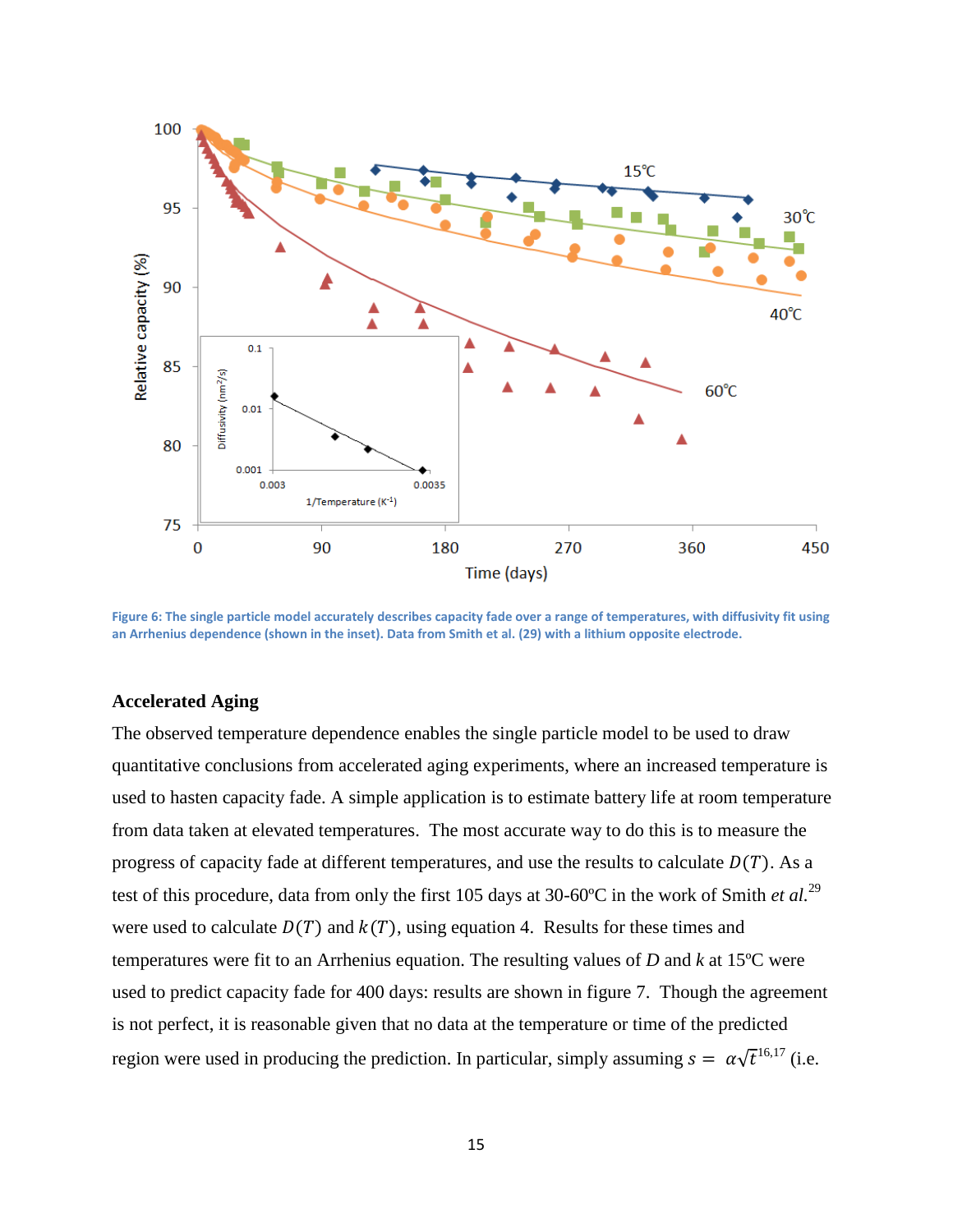neglecting the second term in equation 4) and using an Arrhenius equation to find  $\alpha(T)$  is not as predictive: the best prediction using this method is shown by the dotted line in figure 7.



**Figure 7: The single particle model enables data from up to 105 days at 30-60ºC to be used to provide a reasonable prediction of capacity fade up to 400 days at 15ºC; assuming a simple √t dependence of capacity fade is less predictive. Data from Smith et al. (29) with a lithium opposite electrode.**

In addition, we applied the model to the data of Broussely *et al*., <sup>36</sup> predicting capacity fade at 15ºC for 14.5 months using data at 30-60ºC for 6 months. In this case, the second term in equation 4 was statistically indistinguishable from zero, meaning that a simple  $t^{1/2}$  capacity fade model would give the same result. It is possible that the second term cannot be distinguished in this case because capacity loss was not measured directly, as in Smith *et al*., <sup>29</sup> but inferred from measured capacity. Figure 8 compares the prediction with experimental data.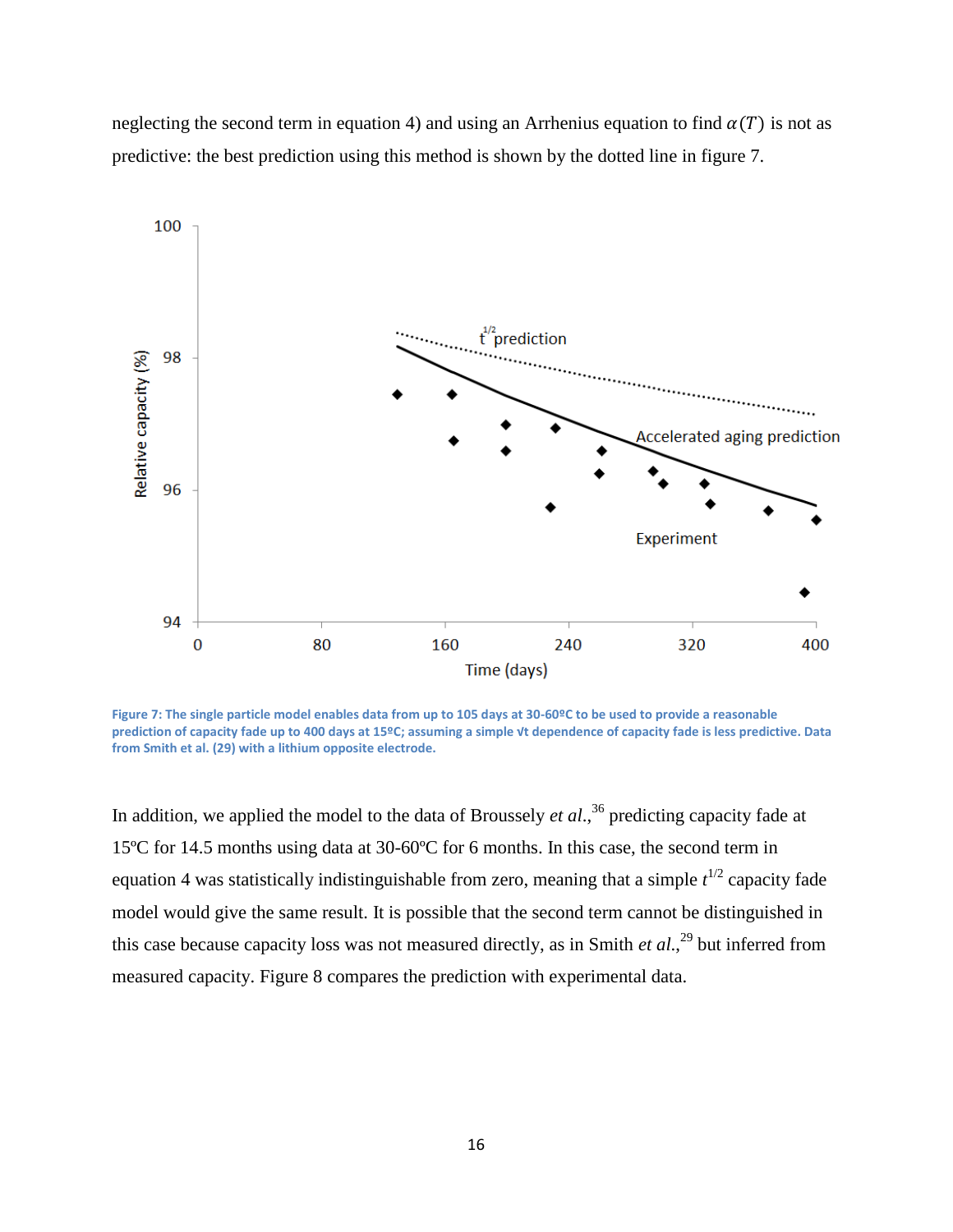

**Figure 8: The single particle model, using accelerated aging data from 6 months at 30-60ºC, can be used to predict aging over 14.5 months at 15ºC. Data from Broussely et al. (36) with a lithium cobalt oxide opposite electrode.**

A more sophisticated application of the single particle model would be to predict the total capacity fade of a battery subject to varying temperature. This information could be used to construct a protocol to optimize lifetime given a particular set of unavoidable temperature constraints. For example, is it possible to increase battery life by cycling it a small number of times at particularly high or low temperature, in order to produce an initial SEI with low electrolyte diffusivity? Answering this question will require experimental work to check whether the measured electrolyte diffusivity depends on the temperature history of the battery as well as the current temperature.

## **Multiple reacting species**

The above analysis has considered only one species from the electrolyte reacting to form SEI. Experimental work<sup>22</sup> has shown that many reactions can take place to form SEI, involving a wide range of solvent species, anions or impurities. A more complete model would consider multiple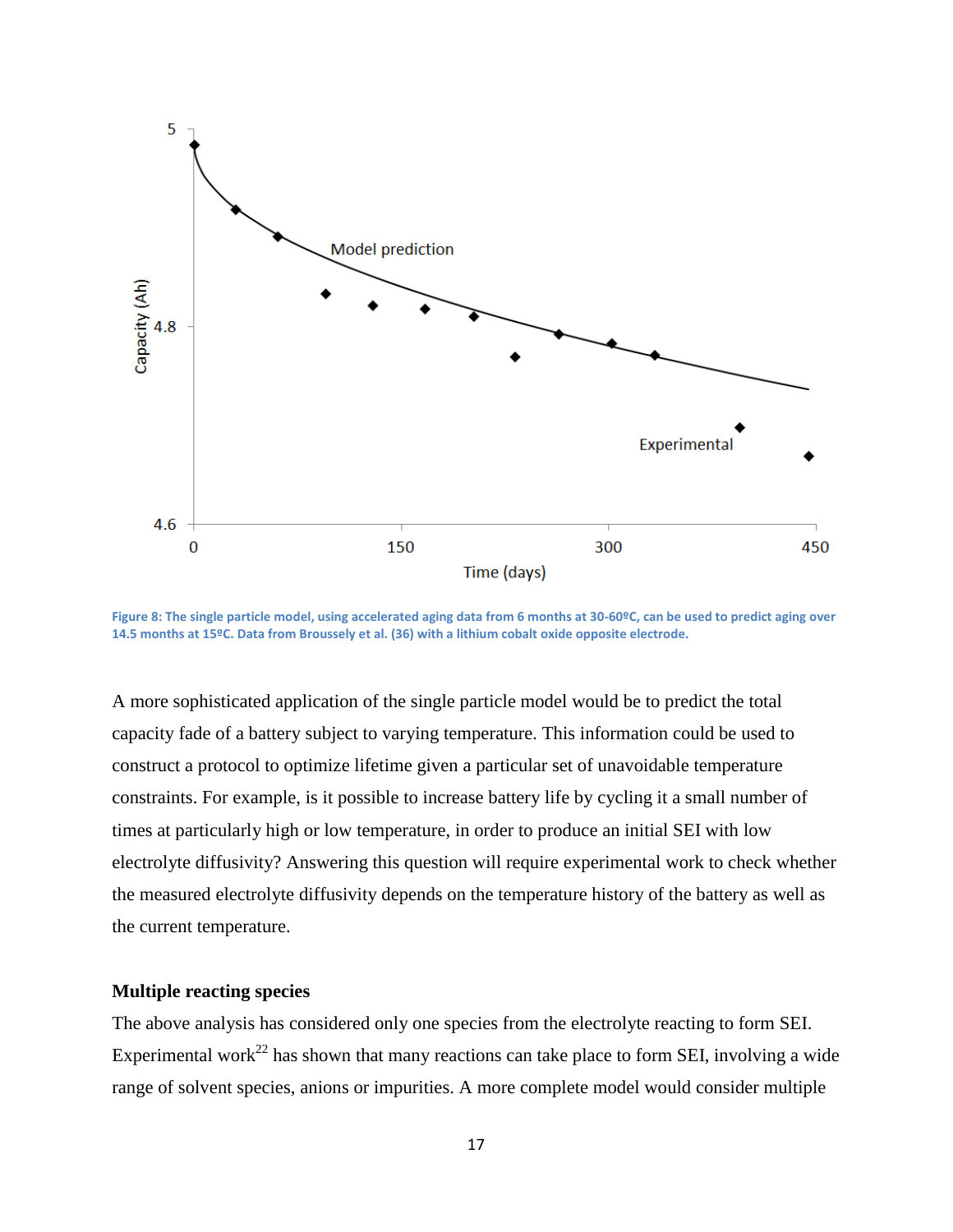reacting species, each with a characteristic *k* and *D*. However, since experimental results very quickly reach the large time limit, we can model the process effectively simply by assuming that the *D* implied by experiment is given by  $D = \sum_i D_i$  where *i* references the different species. The capacity fade will be dominated by the species with higher diffusivity through the SEI. This suggests that capacity fade can be reduced by constructing the cell in a way that avoids the presence of substances with high diffusivity in SEI, for instance small molecules.

The presence of multiple reacting species also provides a mechanism by which denser SEI may form at higher temperature. At higher temperature, all diffusivities are higher, and the dominance of the most easily diffusing species will be lower. If the less diffusive species form a denser SEI, as seems likely from experimental observation of denser SEI towards the bottom of the layer,  $2<sup>1</sup>$ this will result in lower diffusivity for the remainder of the aging process and hence slower continued SEI formation.

#### **Lifetime prediction and statistics**

Another application of the single particle model is to understanding the statistics of battery lifetime. If the typical diffusivity of electrolyte through the SEI is  $D<sub>m</sub>$  and the battery is defined to fail when the SEI thickness reaches  $s_0$ , the average battery life will be  $\tau_m = \rho s_0^2/2cmD_m$  (we have neglected the second term in equation 4). Since a battery is made up of many, presumably identical, active particles i and the total SEI formation is proportional to  $\sum_i \sqrt{D_i t}$ , we expect the measured  $\sqrt{D}$  to have a normal distribution, assuming the distribution of the true diffusivity  $D_i$ meets the conditions of the central limit theorem. Thus the inverse of the lifetimes of a collection of batteries should be normally distributed; SEI formation as modeled here will not cause anomalously short battery lifetime.

This prediction can be compared with other predicted battery lifetime distributions, such as the Weibull distribution from the theory of extreme order statistics.<sup>37,38</sup> A Weibull distribution is expected when failure occurs in a 'weakest link' situation, where failure of a single element causes failure of the entire cell. Mathematically, it is the limiting distribution for the smallest outcome of a large set of independent identically distributed random variables which are bounded below, with a power law tail.<sup>39</sup> Additionally, a Weibull tail at short lifetime occurs in

18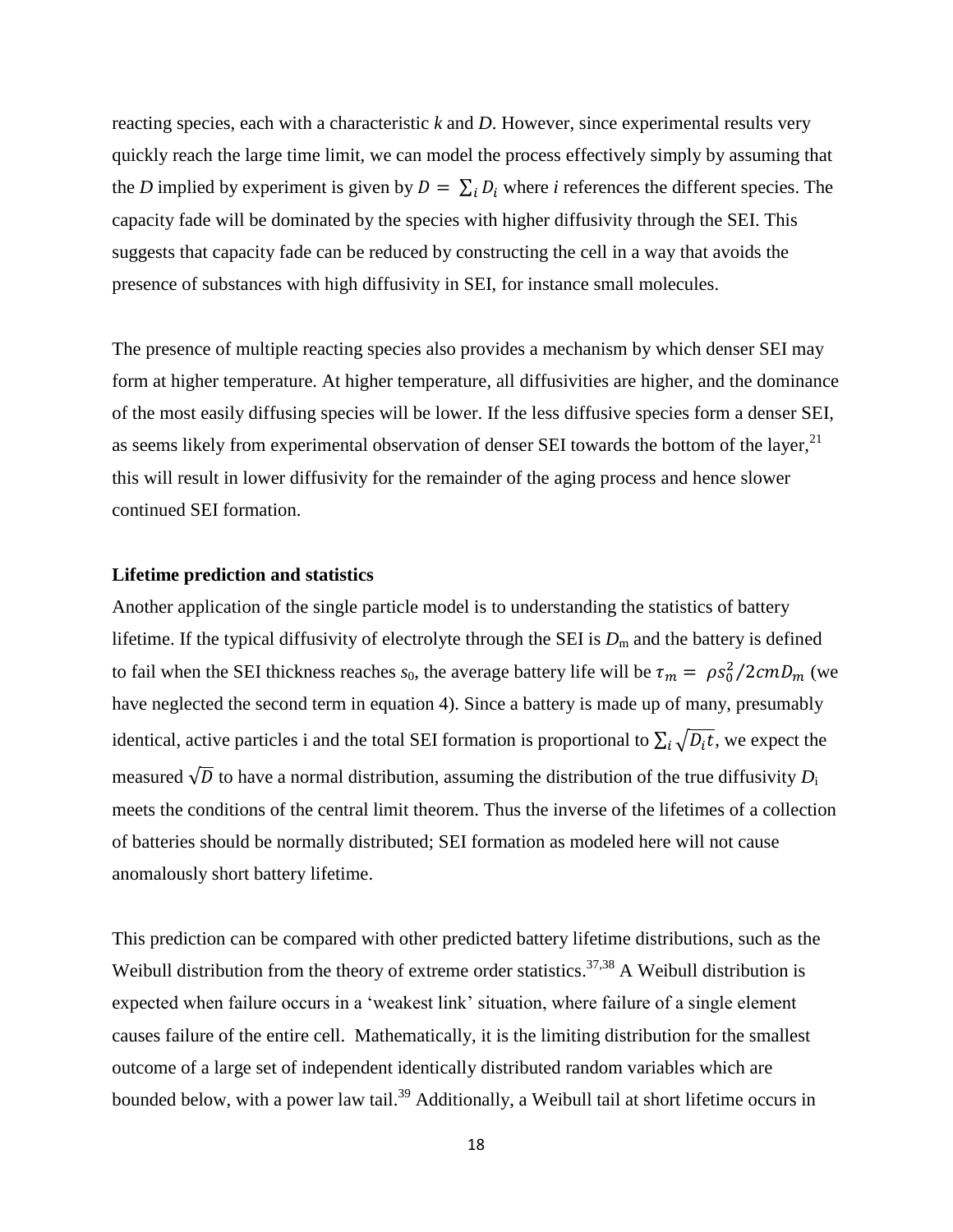quasibrittle fracture when the system can be modeled as a bundle of fibers arranged both in series and in parallel. 40

In order to examine the experimental lifetime distribution, we converted the data in table 2 of Park *et al.*<sup>37</sup> to lifetime data by defining the lifetime to be the number of cycles taken to reach a relative capacity of 85.6%, the average capacity after 400 cycles. This calculation assumed linear capacity fade between 200 and 400 cycles and slightly beyond: this is not the prediction of the model of the present work, but was used as an unbiased, simple choice that should be sufficiently accurate. Figure 9 shows a Weibull plot of calculated lifetimes. A Weibull distribution would be a straight line on this plot: this is not consistent with the data. A normal distribution of lifetimes, shown as a solid line in figure 9, is consistent with the data. If the system can be thought of as quasibrittle, we expect a Gaussian core with a Weibull tail at short lifetime.<sup>40</sup> The data are insufficient to establish whether this tail is present: a possible Weibull tail is represented by the dashed line in figure 9.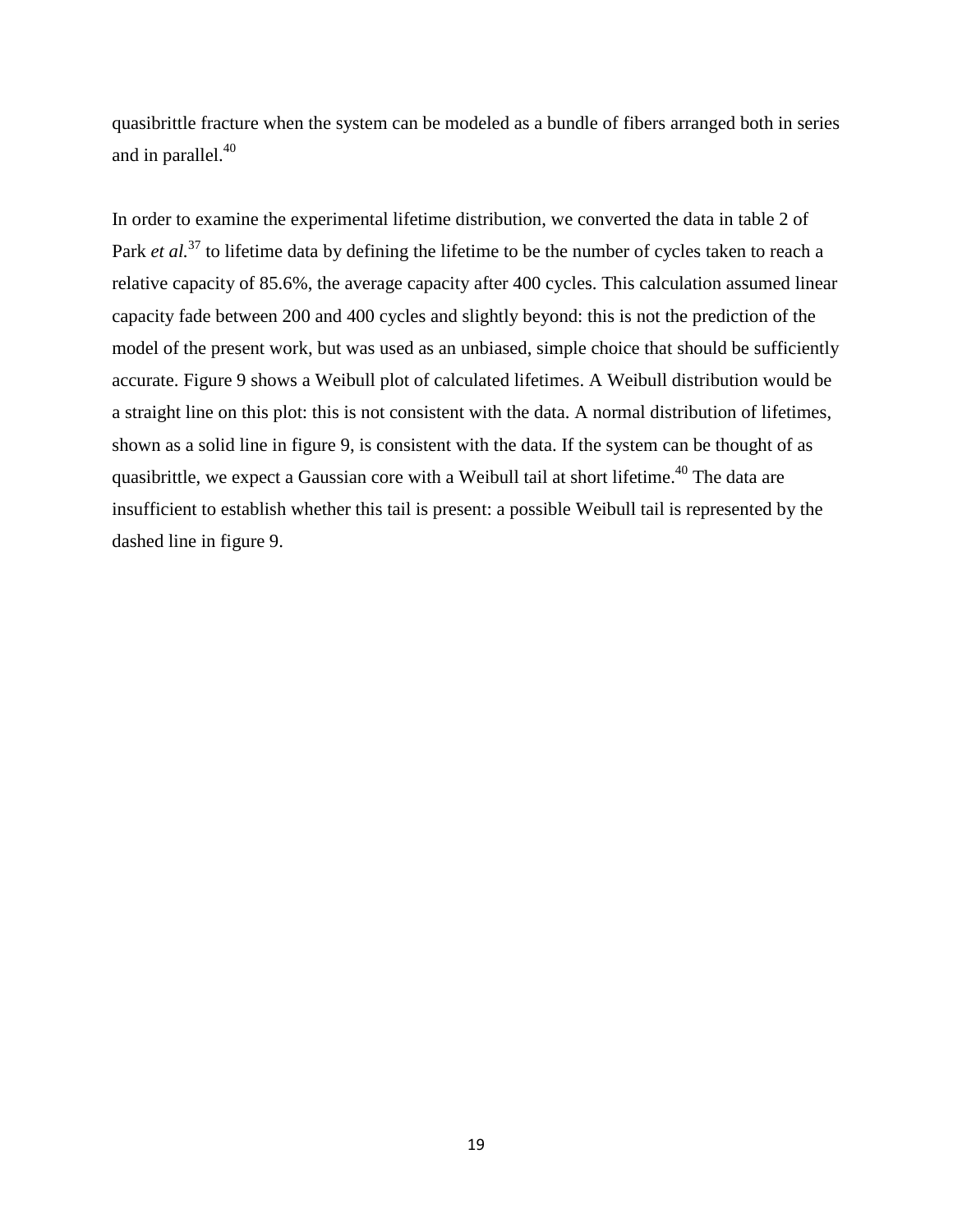

**Figure 9: Lifetimes (calculated from data in Park et al. (37)) are consistent with a normal distribution (solid line), but not with a Weibull distribution, which would appear as a straight line on this Weibull plot. However, it is not possible to establish the presence or absence of a Weibull tail at low lifetime (dashed line).**

## **Extensions for Rapid Capacity Fade**

Until now, we have focused on gradual capacity fade due to the formation of a stable SEI film, well adhered to an electrode internal surface of nearly constant area. This is the situation in practical Li-ion cells, but various emerging technologies, which offer certain benefits, such as high energy density, suffer from much faster capacity fade related to accelerated SEI formation. The canonical and most intensely studied example is silicon, which is a very attractive anode material for Li-ion batteries due to its theoretical high energy density of  $4200 \text{ mA}$ h/g, $41 \text{ but, as a}$ result of its enormous volume expansion upon lithiation (> 300%), degrades very rapidly. One mechanism is the loss of ohmic contacts due to mechanical deformation and fracture, but the dominant mechanism is the rapid, unstable growth of SEI. Many attempts have been made to engineer silicon nanostructures capable of accommodating the large volume expansion and stabilizing the  $SEI<sub>1</sub><sup>41-43</sup>$  but no model has been developed to describe the capacity fade quantitatively, which would be necessary for the development and testing of practical cells. In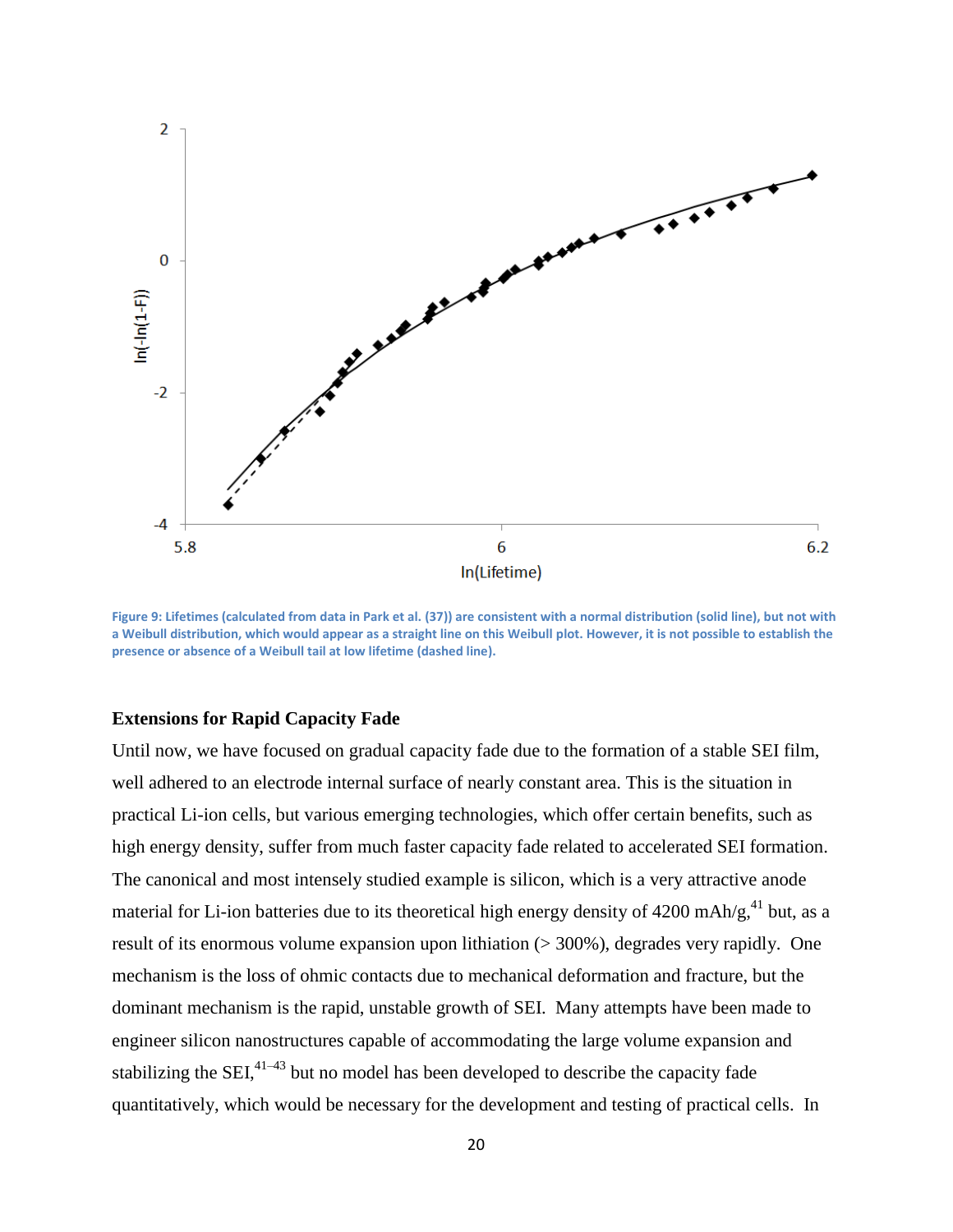this section, we extend our model to account for surface area changes and SEI delamination and apply it to published data for nanostructured silicon electrodes.

*Fresh surface.-* The single particle model assumes that the SEI is made up of a single layer growing smoothly from the surface of the active material. In a material that experiences a large volume change on lithiation, such as silicon,  $^{26}$  this assumption is no longer valid. Instead, the expansion during lithiation produces fresh surface area, on which SEI can form without hindrance from an already-existing layer. As the material shrinks during delithiation, the SEI formed on the newly exposed surface will be forced into the existing layer or possibly detached from the active material. In either case, it is likely that a substantial fraction of the new area formed on the next cycle is once again freshly exposed. This leads to capacity fade at a much faster rate than would be expected from the model in which the SEI layer remains uniform and area changes are ignored.

The effect of the fresh surface area can be modeled simply by applying the result of the single particle model, equation 3 or 4, to a single charge-discharge cycle, and finding the total capacity fade by adding that of each cycle. The total SEI thickness is

$$
s = \frac{t}{\tau} \left( \sqrt{\frac{2cmD\tau}{\rho}} - \frac{D}{k} \right).
$$

where  $\tau$  is the time spent during one cycle at a voltage where SEI forms: we assume that this is the total charge and discharge time. This simple model predicts that capacity fade is linear in time, which is precisely what is seen for full cells using silicon electrodes.<sup>41, 44–47</sup> Furthermore, since  $t/\tau$  is the number of cycles, the rate of increase of *s* per cycle should be linear in  $\sqrt{\tau}$ . Figure 10 shows experimental data from figure 4c of Ji *et al.*, <sup>44</sup> which exhibit capacity fade of 4 mAh/g/cycle at C/15 and 2 mAh/g/cycle at C/4, consistent with this prediction. Assuming a characteristic particle size of 1 µm, this implies  $D = 4 \times 10^{-15}$  cm<sup>2</sup>/s. This is two orders of magnitude higher than that found in the case of graphite, for which we offer two possible explanations. The first is that, even in the case of graphite, the new SEI formed each cycle may form primarily on the newly exposed area, though in this case the shape change is small enough that the SEI formed in the previous cycle is not fully lost. In this case, the smaller formation area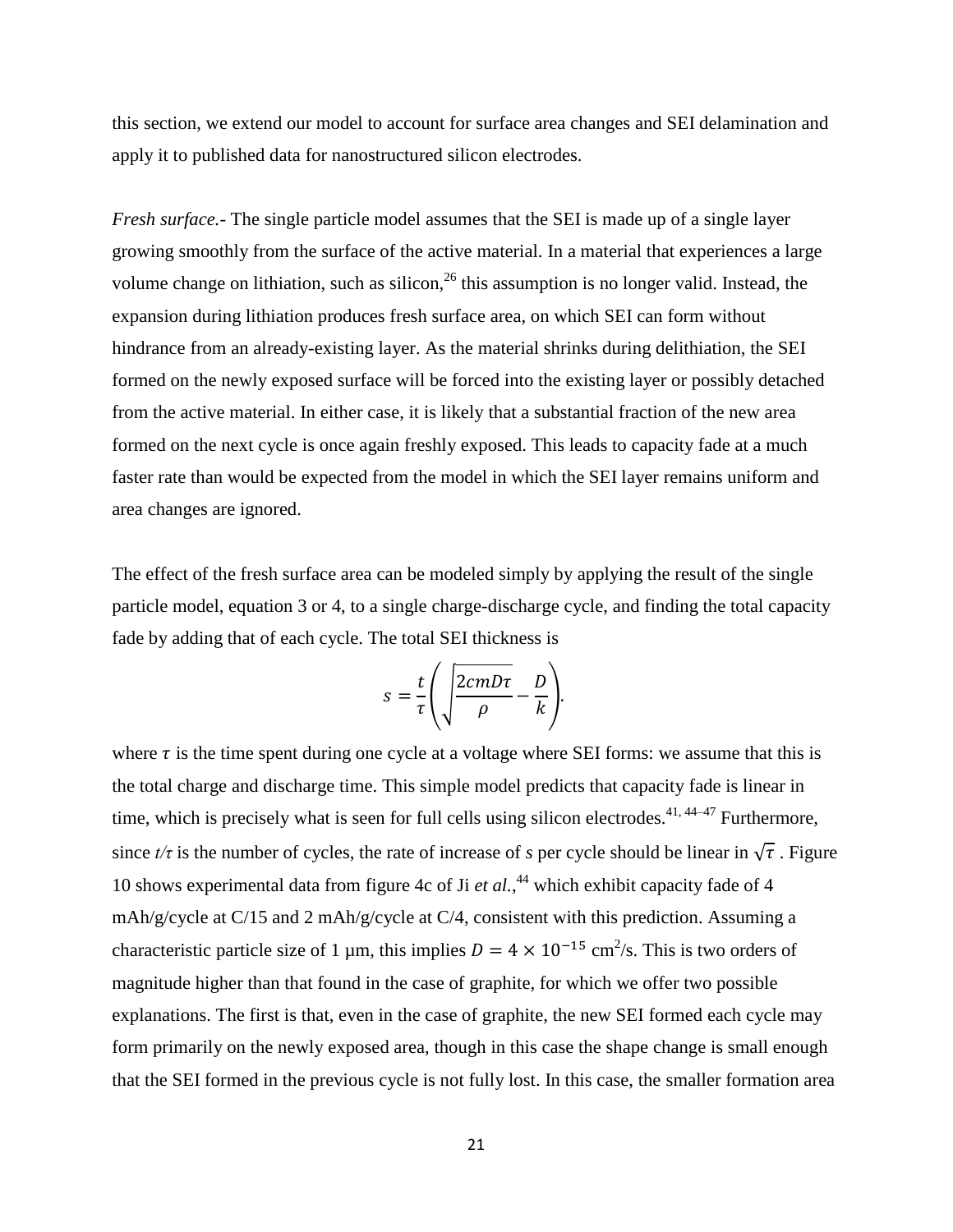means that the actual SEI thickness is higher than that calculated assuming the SEI forms evenly over the entire active surface, since capacity loss, which is measured, is proportional to SEI volume. This would mean that the true value of *D* is higher than that calculated under the assumptions of the simple model. The second possibility is that the expansion of silicon is large enough to disturb the structure of the SEI, even within a single cycle. Such a disturbance might increase SEI porosity and is likely to increase *D*.



**Figure 10: A full cell with a silicon anode shows linear capacity fade at two charge-discharge rates. The main graph plots capacity against cycle number. The inset plots capacity against cycle number weighted by the square root of the chargedischarge time, as the model of this work predicts that capacity fade is proportional to this quantity. The experimental data, from Ji et al., (44) match the theory very well, after accounting for the constant offset due to the chance in charge-discharge rate, which is well understood though not explicitly modeled in this work.**

It is vital that full cell, not half cell, aging data are used to assess the impact of SEI growth on capacity fade. SEI growth leads to capacity fade due to the consumption of lithium that would otherwise be available for cycling. If an electrode is cycled against a lithium foil electrode containing excess lithium, this loss will not be observed, potentially leading to an overestimate of battery life. Indeed, experimental results demonstrate a substantially shorter lifetime for a full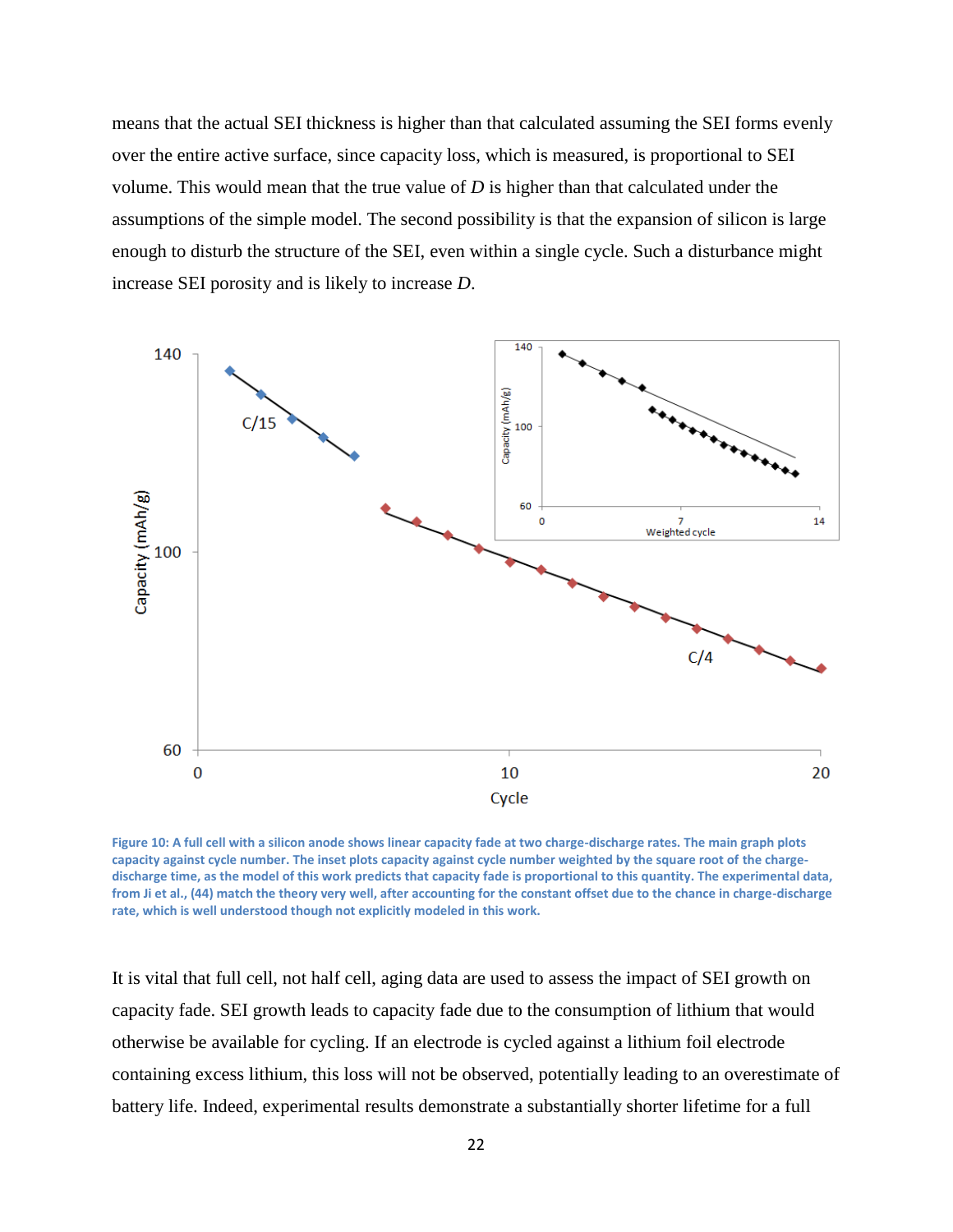cell than a half cell using a silicon electrode: figure 4 of Baranchugov *et al*. <sup>46</sup> shows this particularly clearly. Considering only half cell data could lead to a falsely optimistic assessment of the lifespan of a silicon anode.

*Unstable SEI.-* Another situation in which SEI formation could progress faster than suggested by the single particle model is when SEI is lost from the layer, by delamination or dissolution in a form from which Li remains unavailable. Significant SEI removal is known to occur in silicon anodes, as confirmed by direct observation.<sup>42</sup> Assuming that this loss is not so great as to reduce the layer thickness to zero or almost zero, it can be modeled by including a loss term in the differential equation for SEI formation:

$$
\frac{ds}{dt} = \frac{Jm}{\rho A} - f(s),\qquad(10)
$$

where *f* is a general function characterizing the dependence of the SEI loss rate on SEI thickness. The rate of capacity loss remains

$$
\frac{dQ}{dt} = -J,\qquad(11)
$$

and the dependence of *J* on *s* is unchanged. This alters the long time behavior of capacity. Assuming that *f* is an increasing function of *s* (strictly all that is necessary is that the right hand side of equation 10 is ultimately negative; in particular, a constant *f* is sufficient), *s* will eventually reach some maximum *sm*. Once this maximum SEI thickness is reached, the rate of capacity loss will be  $J(s_m)$ . The overall result is a capacity fade rate that is linear due to reaction limitation for a short time, before moving through a  $t^{\frac{1}{2}}$  transition region to a second linear region with a lower rate. This behavior, which could be expected for a system where the chargedischarge process places a greater burden on the SEI layer than that in graphite but less than that in silicon, is represented in figure 11. In such a situation, capacity fade could be reduced not only by decreasing *J(s)*, but also by decreasing *f*.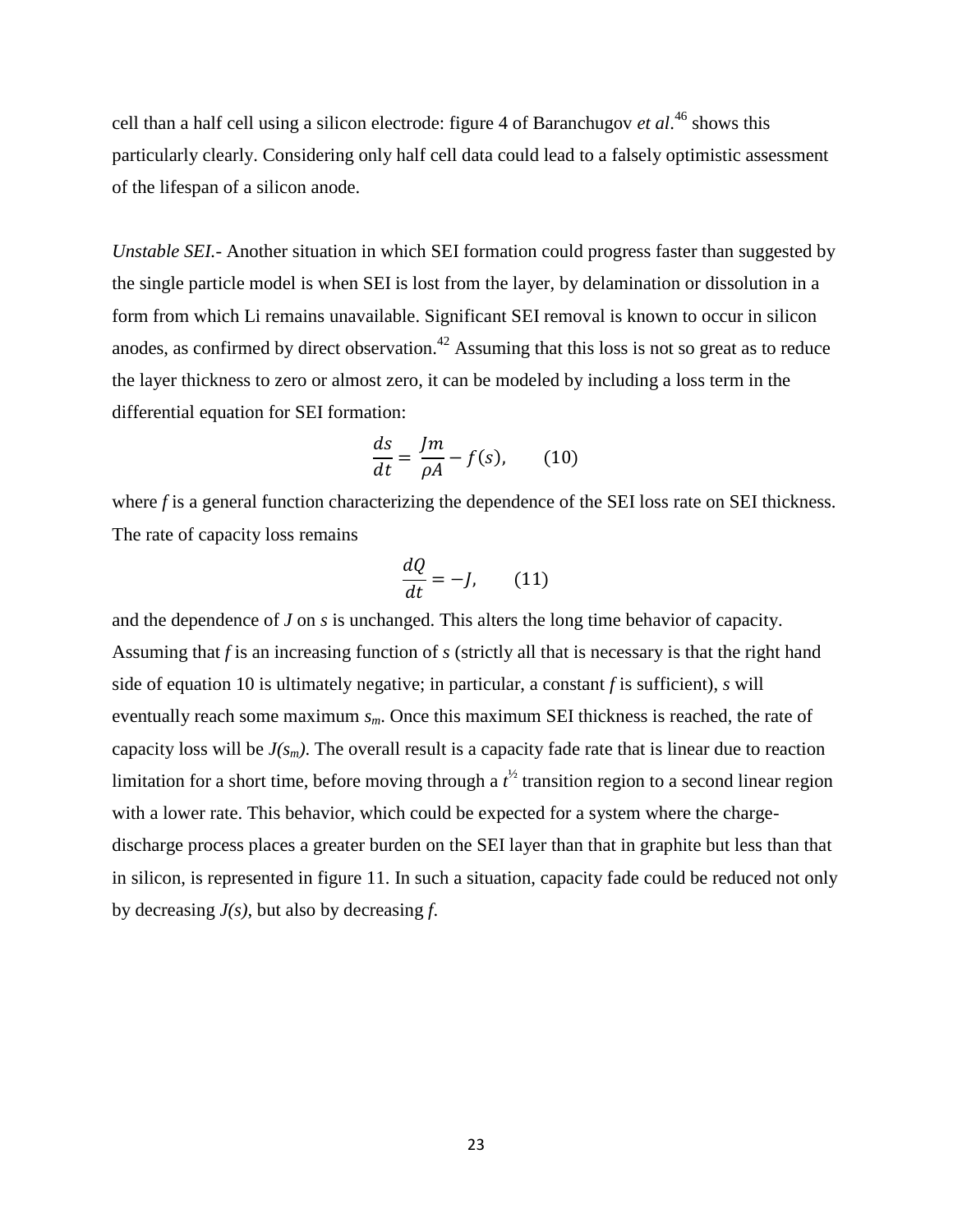

**Figure 11: When SEI dissolution or delamination occurs, capacity fade occurs in three regimes. Initially the SEI thickness s is small, the SEI formation rate J is very large, limited only by the reaction rate, and the SEI loss rate f is small, so s increases rapidly while capacity decreases rapidly. For intermediate times, SEI formation is limited by diffusion through the existing SEI, but J is still greater than f, leading to an approximate t1/2 rate of capacity fade. Eventually the SEI formation and loss rates will be equal, leading to constant s and a steady rate of capacity loss.**

Although for most choices of  $f(s)$  it is not possible to find an analytic formula for  $Q(t)$ , we can make progress in the simple case  $f(s) = \frac{s}{s}$  $\frac{s}{t_0}$ , in the limit  $k \rightarrow \infty$  (which experiments<sup>28</sup> suggest is reasonable: see above). Under these conditions,

$$
Q(t) = Q_0 - A \sqrt{\frac{\rho c D t_0}{m}} \left( \frac{t}{t_0} + \ln \left( 1 + \sqrt{1 - e^{\frac{-2t}{t_0}}} \right) \right),
$$

where  $Q_0$  is the initial capacity. We see that the long-term linear fade has the same prefactor as the  $t^{\frac{1}{2}}$  fade of the stable case, except for the dimensionally-required  $1/(2t_0^{\frac{1}{2}})$ . This long-term behavior is not influenced by the assumption  $k \rightarrow \infty$ .

## **Conclusion**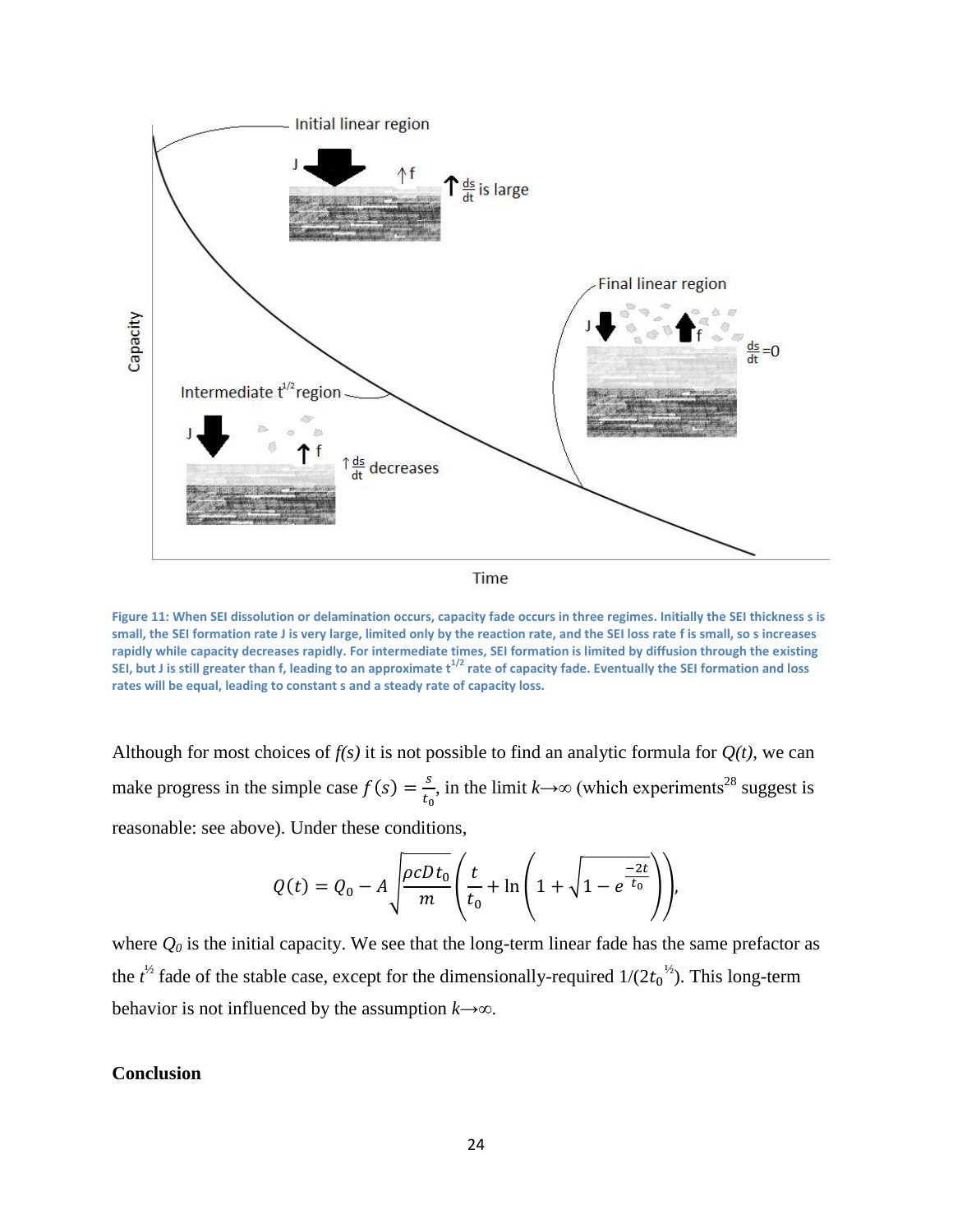We have developed a general theoretical framework to model capacity fade and lifetime statistics in rechargeable batteries, focusing on the mechanism of SEI formation at the anode. We have shown that a very simple single particle reaction model is sufficient to quantitatively understand SEI formation on graphite, since it provides a good fit to observed capacity fade. Moreover, computational results with a more complicated porous electrode model of capacity fade show that no significant spatial variations form at the cell level. The temperature dependence of the diffusivity of the limiting reacting species through SEI can be modeled using an Arrhenius dependence. This model can be used to model the degradation of rechargeable batteries in a variety of thermal conditions, to guide and interpret accelerated aging experiments, and to understand the statistics of battery lifetime. The model can also be extended to account for rapid SEI growth due to area changes and SEI loss, which occur, for example, in nanostructured silicon anodes.

Although we have focused on SEI formation in Li-ion batteries, some of our models and conclusions may have broader relevance to other battery technologies, not involving ion intercalation. It is important to emphasize that, although SEI growth leads to capacity fade, it also plays a crucial role in rechargeable battery engineering. The formation of a stable SEI layer protects the anode at large negative potentials and allows the design of high-voltage batteries operating outside the ``voltage window" for electrochemical stability of the electrolyte. The same general principle enables the stable operation of lead-acid rechargeable batteries  $(> 2 V)$ , where the half-cell reactions at the lead anode and the lead oxide cathode both form amorphous lead sulfate films, which allow active ions to pass, while suppressing water electrolysis outside the voltage window of the sulfuric acid electrolyte  $(-1 V)^{48}$  In that case, capacity fade can also occur by irreversible reactions involving active species via lead sulfate crystallization (``sulfation").49–52 Although this capacity fade mechanism differs from SEI formation in Li-ion batteries in the microscopic details, the engineering consequences are the same (increased interfacial resistance and loss of active material), and it may be possible to apply and extend our models of capacity fade and lifetime prediction to this and other rechargeable battery systems.

## **Acknowledgements**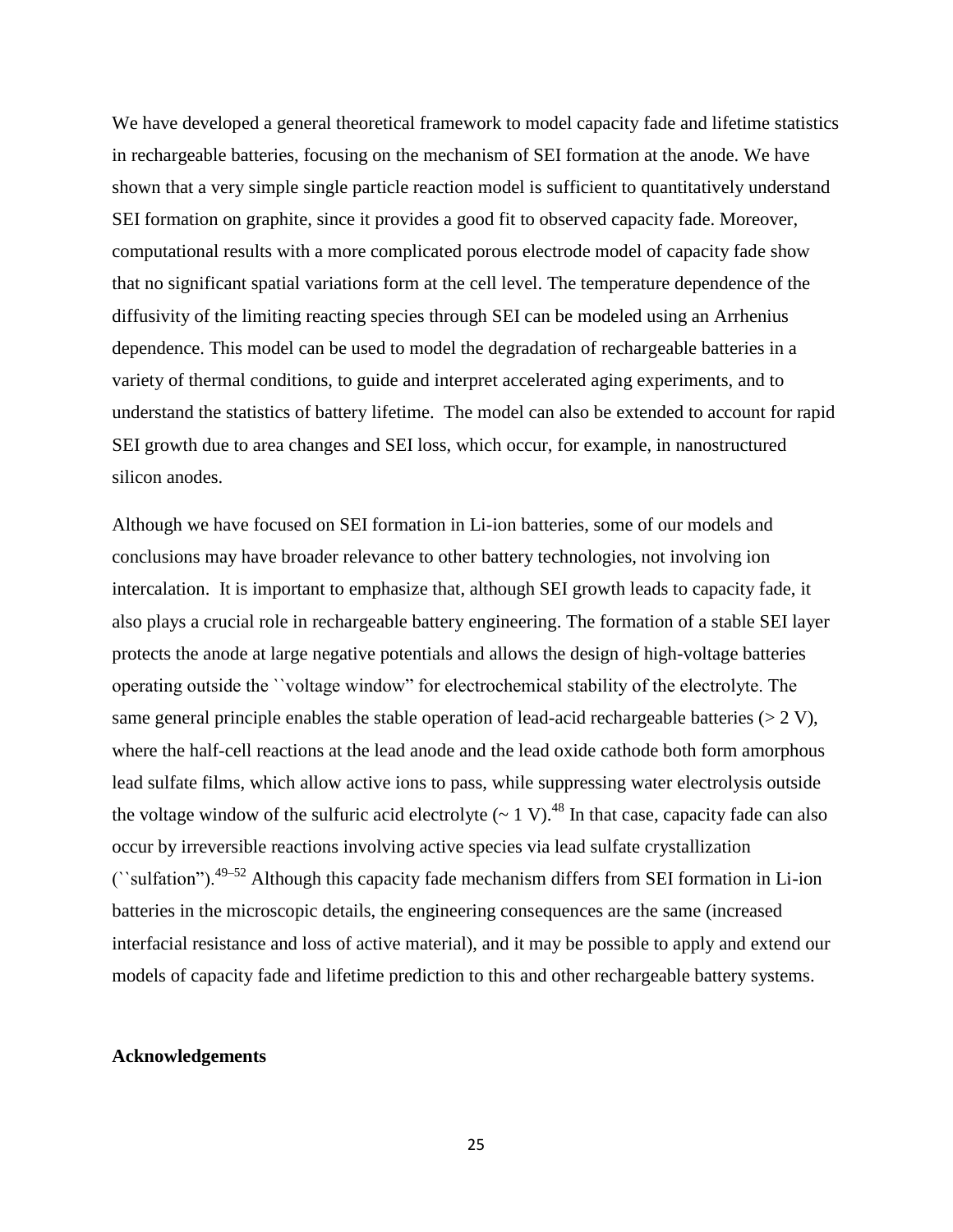This work was supported by Samsung via the Samsung-MIT Program for Materials Design in Energy Applications. The authors wish to thank Todd Ferguson for substantial computational assistance, and Michael Hess, Raymond Smith and Juhyun Song for useful discussions.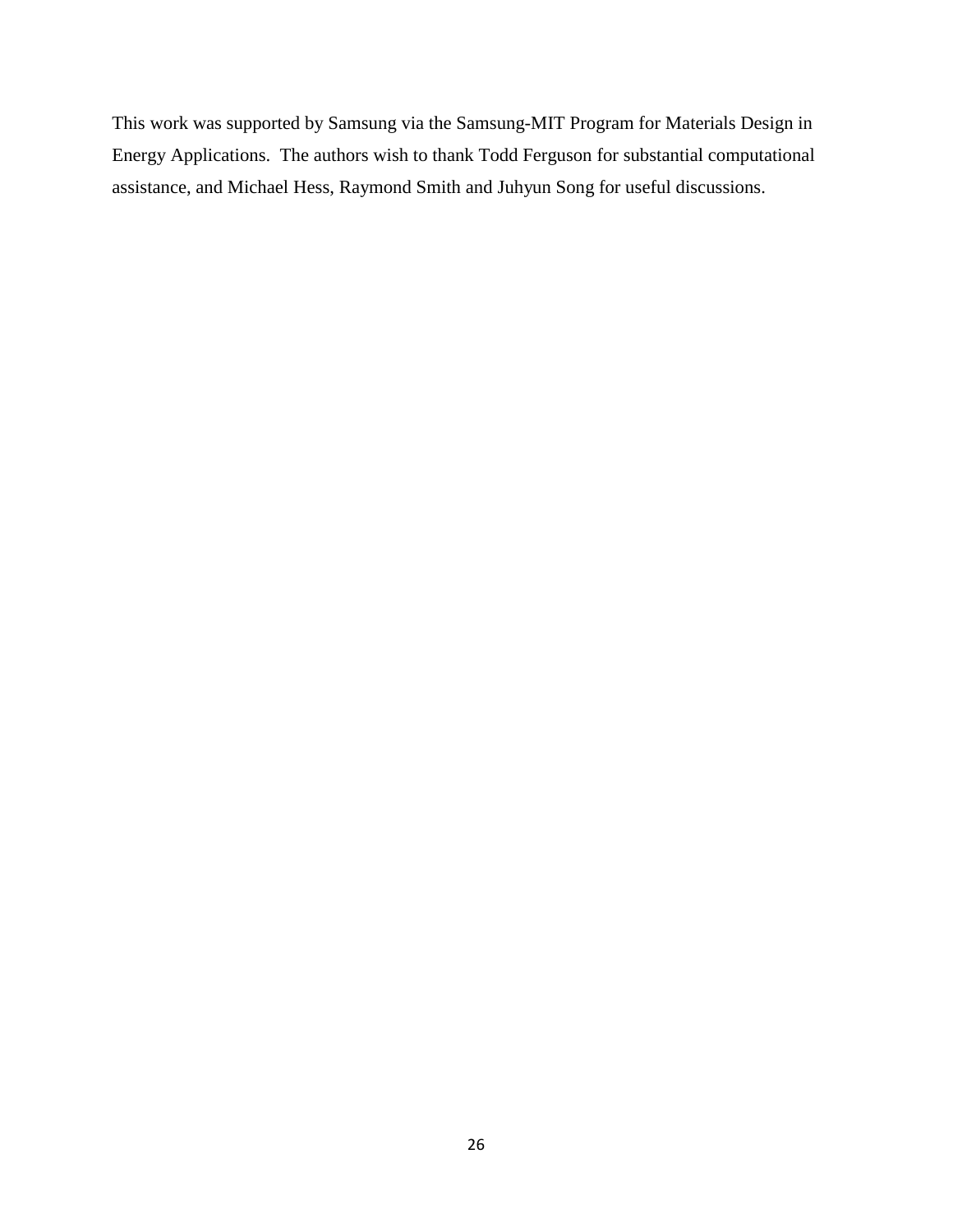1. M. S. Whittingham, *Chemical Reviews*, **104**, 4271 (2004).

2. N. Balke, S. Jesse, A. N. Morozovska, E. Eliseev, D. W. Chung, Y. Kim, L. Adamczyk, R. E. García, N. Dudney and S. V Kalinin, *Nature Nanotechnology*, **5**, 749 (2010).

3. J. Newman and K. E. Thomas-Alyea, *Electrochemical Systems*, Third ed., Wiley-Interscience, Berkeley (2004).

4. M. Doyle, T. Fuller and J. Newman, *Journal of the Electrochemical Society*, **140**, 1526 (1993).

5. V. Srinivasan and J. Newman, *Journal of The Electrochemical Society*, **151**, A1517 (2004).

6. S. Dargaville and T. W. Farrell, *Journal of The Electrochemical Society*, **157**, A830 (2010).

7. G. K. Singh, G. Ceder and M. Z. Bazant, *Electrochimica Acta*, **53**, 7599 (2008).

8. P. Bai, D. A. Cogswell and M. Z. Bazant, *Nano Letters*, **11**, 4890 (2011).

9. D. A. Cogswell and M. Z. Bazant, *ACS Nano*, **6**, 2215 (2012).

10. M. Tang, W. C. Carter and Y.-M. Chiang, *Annual Review of Materials Research*, **40**, 501 (2010).

11. Y. V. Mikhaylik and J. R. Akridge, *Journal of The Electrochemical Society*, **151**, A1969 (2004).

12. J. Shim, K. A. Striebel and E. J. Cairns, *Journal of The Electrochemical Society*, **149**, A1321 (2002).

13. U. Kasavajjula, C. Wang and A. Appleby, *Journal of Power Sources*, **163**, 1003 (2007).

14. C. S. Wang, *Journal of The Electrochemical Society*, **145**, 2751 (1998).

15. E. V. Thomas, I. Bloom, J. P. Christophersen and V. S. Battaglia, *Journal of Power Sources*, **184**, 312 (2008).

16. H. J. Ploehn, P. Ramadass and R. E. White, *Journal of The Electrochemical Society*, **151**, A456 (2004).

17. A. J. Smith, J. C. Burns, X. Zhao, D. Xiong and J. R. Dahn, *Journal of The Electrochemical Society*, **158**, A447 (2011).

18. P. Ramadass, B. Haran, P. M. Gomadam, R. White and B. N. Popov, *Journal of The Electrochemical Society*, **151**, A196 (2004).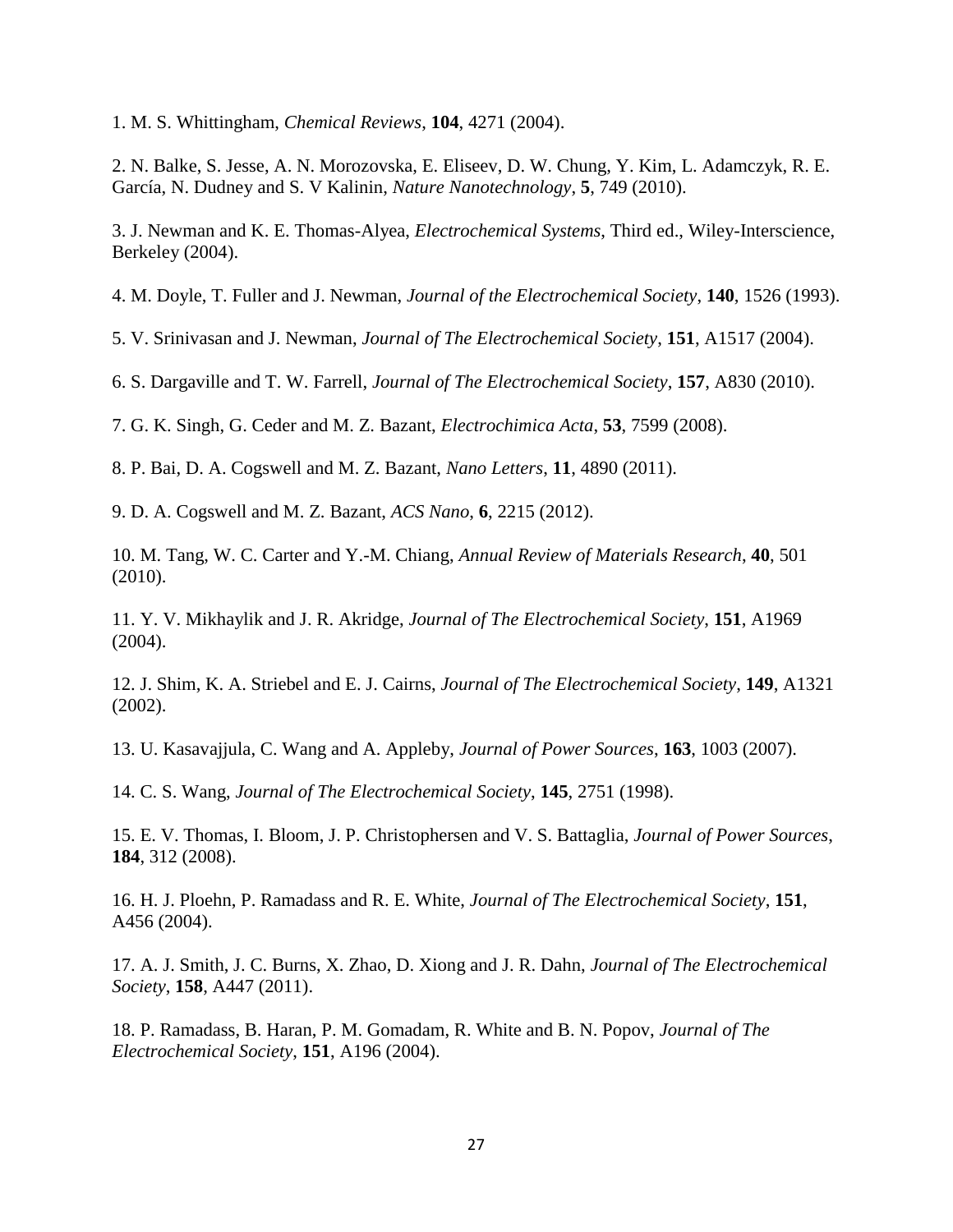19. K. a. Striebel, J. Shim, E. J. Cairns, R. Kostecki, Y.-J. Lee, J. Reimer, T. J. Richardson, P. N. Ross, X. Song and G. V. Zhuang, *Journal of The Electrochemical Society*, **151**, A857 (2004).

20. R. Kostecki, J. Lei, F. McLarnon, J. Shim and K. Striebel, *Journal of The Electrochemical Society*, **153**, A669 (2006).

21. P. Verma, P. Maire and P. Novák, *Electrochimica Acta*, **55**, 6332 (2010).

22. K. Tasaki, A. Goldberg, J.-J. Lian, M. Walker, A. Timmons and S. J. Harris, *Journal of The Electrochemical Society*, **156**, A1019 (2009).

23. L. Stanton and M. Bazant, *Arxiv preprint*, **1202**, 1626 (2012).

24. N. Bartlett and B. W. McQuillan, in *Intercalation Chemistry*, M. S. Whittingham, A. J. Jacobson, Editors, (Academic Press, New York, 1982), p. 31.

25. M. Dresselhaus and G. Dresselhaus, *Advances in Physics*, **30**, 139 (1981).

26. B. A. Boukamp, G. C. Lesh and R. A. Huggins, *Journal of The Electrochemical Society*, **128**, 725 (1981).

27. R. Yazami and P. Touzain, *Journal of Power Sources*, **9**, 365 (1983).

28. P. Liu, J. Wang, J. Hicks-Garner, E. Sherman, S. Soukiazian, M. Verbrugge, H. Tataria, J. Musser and P. Finamore, *Journal of The Electrochemical Society*, **157**, A499 (2010).

29. A. J. Smith, J. C. Burns, D. Xiong and J. R. Dahn, *Journal of The Electrochemical Society*, **158**, A1136 (2011).

30. T. R. Ferguson and M. Z. Bazant, *Journal of The Electrochemical Society*, **159**, A1967 (2012).

31. K. West, T. Jacobsen and S. Atlung, *Journal of The Electrochemical Society*, **129**, 1480 (1982).

32. T. F. Fuller, M. Doyle and J. Newman, *Journal of The Electrochemical Society*, **141**, 1 (1994).

33. S. J. Harris, A. Timmons, D. R. Baker and C. Monroe, *Chemical Physics Letters*, **485**, 265 (2010).

34. H. Bryngelsson, M. Stjerndahl, T. Gustafsson and K. Edström, *Journal of Power Sources*, **174**, 970 (2007).

35. K. Edström, M. Herstedt and D. P. Abraham, *Journal of Power Sources*, **153**, 380 (2006).